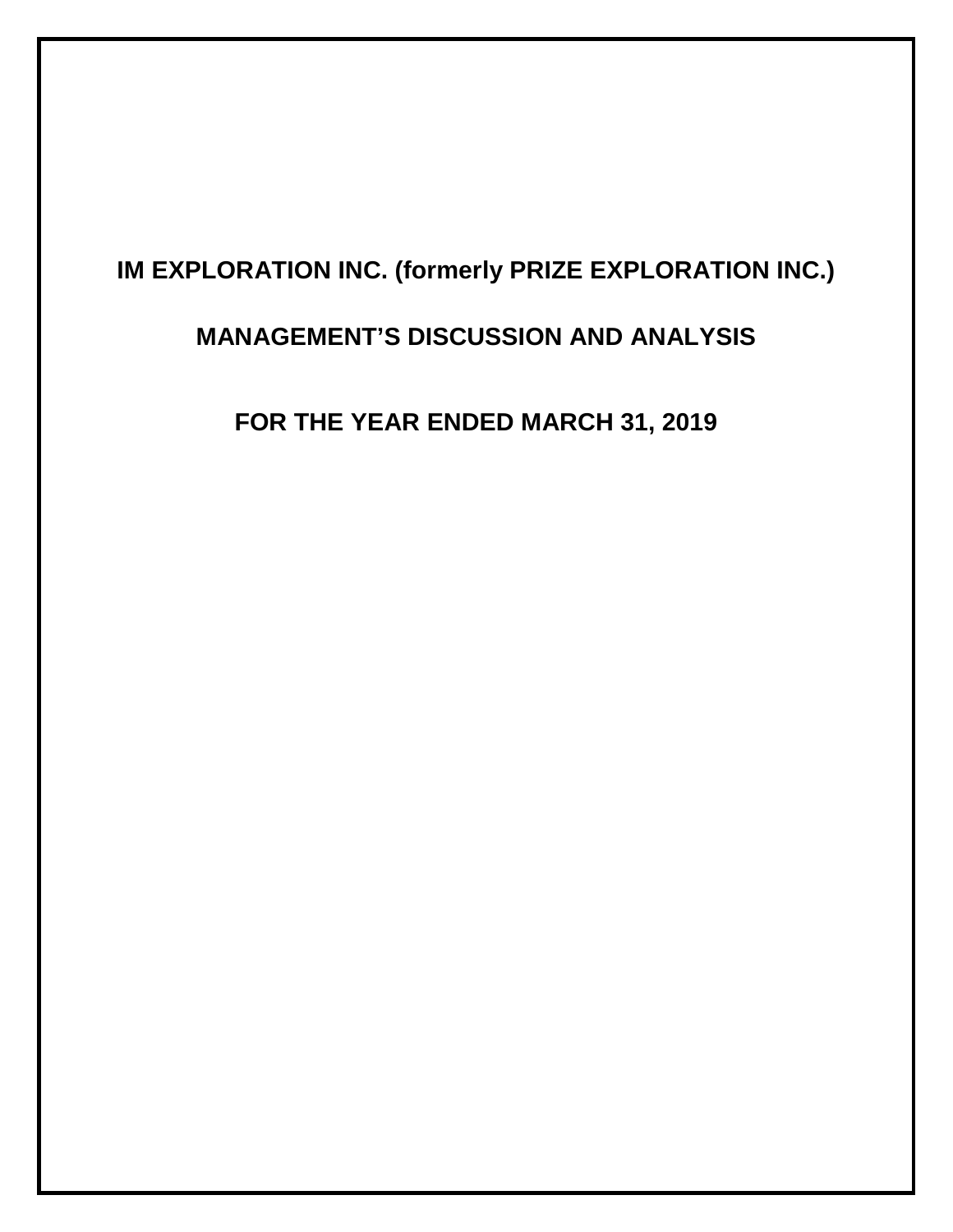### **Introduction**

The following Management's Discussion and Analysis ("MD&A") of the financial condition and results of the operations of IM Exploration Inc. (formerly Prize Exploration Inc.) (the "Company" or "IM Exploration") constitutes management's review of the factors that affected the Company's financial and operating performance for the fiscal year ended March 31, 2019. This MD&A has been prepared in compliance with the requirements of National Instrument 51- 102 – Continuous Disclosure Obligations. This MD&A should be read in conjunction with the audited annual financial statements of the Company for the years ended March 31, 2019 and 2018, together with the notes thereto. Results are reported in Canadian dollars, unless otherwise noted. In the opinion of management, all adjustments (which consist only of normal recurring adjustments) considered necessary for a fair presentation have been included. The results for the fiscal year ended March 31, 2019 are not necessarily indicative of the results that may be expected for any future period. Information contained herein is presented as at July 22, 2019 unless otherwise indicated, being the date on which the Company's board of directors approved this MD&A.

The financial statements and the financial data in this MD&A have been prepared in accordance with International Financial Reporting Standards ("IFRS") as issued by the International Accounting Standards Board ("IASB") and interpretations of the International Financial Reporting Interpretations Committee ("IFRIC").

For the purposes of preparing this MD&A, management, in conjunction with the Board of Directors, considers the materiality of information. Information is considered material if: (i) such information results in, or would reasonably be expected to result in, a significant change in the market price or value of IM Exploration's common shares (the "Common Shares"); or (ii) there is a substantial likelihood that a reasonable investor would consider it important in making an investment decision; or (iii) it would significantly alter the total mix of information available to investors. Management, in conjunction with the Board of Directors, evaluates materiality with reference to all relevant circumstances, including potential market sensitivity.

Additional information regarding IM Exploration is available under the Company's SEDAR profile at www.sedar.com.

# **Caution Regarding Forward-Looking Statements**

This MD&A contains certain forward-looking information as defined in applicable securities laws (collectively referred to herein as "forward-looking statements"). These statements relate to future events or the Company's future performance. All statements other than statements of historical fact are forward-looking statements. Often, but not always, forward-looking statements can be identified by the use of words such as "plans", "expects", "budgets", "scheduled", "estimates", "continues", "forecasts", "projects", "predicts", "intends", "anticipates" or "believes", or variations of, or the negatives of, such words and phrases, or state that certain actions, events or results "may", "could", "would", "should", "might" or "will" be taken, occur or be achieved. The forward-looking statements in this MD&A speak only as of the date of this MD&A or as of the date specified in such statement.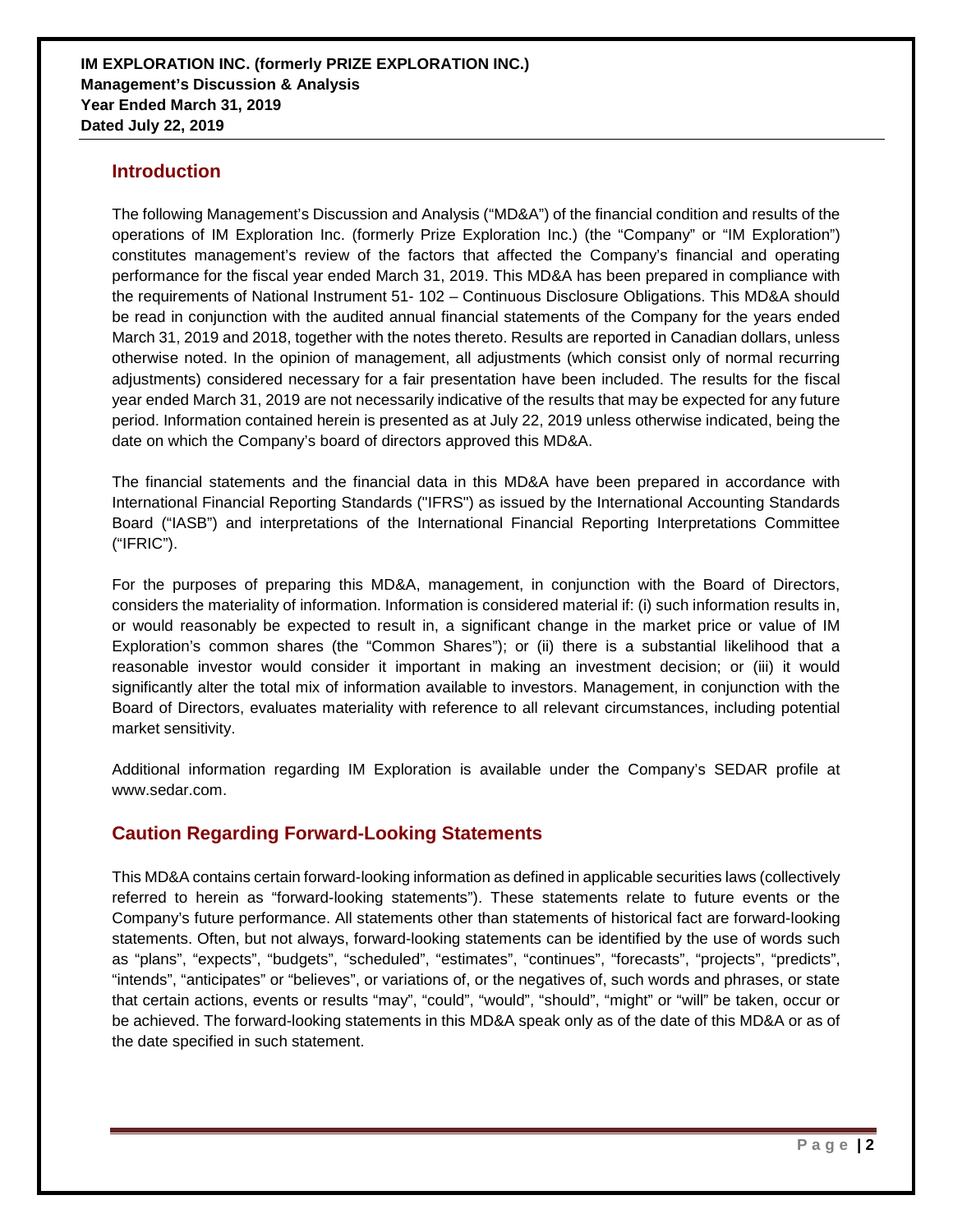| <b>Forward-looking statements</b>                                                                                                                                                                                                                                              | <b>Assumptions</b>                                                                                                                                                                                                                                                                                                                                                                                                  | <b>Risk factors</b>                                                                                                                                                                                                                                                                                                                             |  |
|--------------------------------------------------------------------------------------------------------------------------------------------------------------------------------------------------------------------------------------------------------------------------------|---------------------------------------------------------------------------------------------------------------------------------------------------------------------------------------------------------------------------------------------------------------------------------------------------------------------------------------------------------------------------------------------------------------------|-------------------------------------------------------------------------------------------------------------------------------------------------------------------------------------------------------------------------------------------------------------------------------------------------------------------------------------------------|--|
| regarding<br>Statements<br>the<br>sufficiency of the Company's<br>working capital; the Company's<br>business objectives and mineral<br>exploration program for fiscal<br>2020<br>intended<br>and<br>use<br>0f<br>proceeds from<br>its<br><b>IPO</b><br>(as<br>defined herein). | The Company has anticipated all<br>material costs; the operating<br>activities of the Company for the<br>next 12 month period ending<br>March 31, 2020, and the costs<br>associated therewith, will<br>be<br>consistent with IM Exploration's<br>expectations;<br>the<br>current<br>Company will be successful in<br>planning<br>executing<br>and<br>its<br>objectives,<br>including<br>its<br>exploration program. | Unforeseen costs will arise; any<br>particular<br>operating<br>costs<br>increase or decrease from the<br>date of the estimation; changes<br>in economic and financial market<br>conditions and metals prices;<br>difficulties<br>in.<br>completing<br>objectives in a timely manner or<br>at all; risks associated with<br>mineral exploration. |  |
| The Company will be required to<br>raise additional capital in order to<br>its<br>ongoing<br>operating<br>meet<br>and<br>complete<br>its<br>expenses<br>planned exploration activities on<br>its Mulloy Project (as defined<br>herein).                                        | The operating and exploration<br>activities of the Company, and<br>the costs associated therewith,<br>consistent<br>with<br>- IM<br>will<br>be<br>Exploration's<br>current<br>expectations; equity markets and<br>general economic conditions are<br>favourable to IM Exploration.                                                                                                                                  | Volatility in equity markets; timing<br>availability of external<br>and<br>financing on acceptable terms;<br>increases<br>in.<br>costs;<br>environmental compliance and<br>changes in environmental and<br>other<br>local<br>legislation<br>and<br>regulation; changes in economic<br>conditions.                                               |  |
| Management's outlook regarding<br>future trends and future uses of<br>cash.                                                                                                                                                                                                    | Financing will be available for IM<br>Exploration's exploration<br>and<br>operating activities; the price of<br>metals will be favourable.                                                                                                                                                                                                                                                                          | Metal price volatility; volatility in<br>equity markets; interest rate and<br>exchange<br>fluctuations:<br>rate<br>changes in economic conditions.                                                                                                                                                                                              |  |

Inherent in forward-looking statements are risks, uncertainties and other factors beyond IM Exploration's ability to predict or control. Please also make reference to those risk factors referenced in the "Risks and Uncertainties" section below. Readers are cautioned that the above chart does not contain an exhaustive list of the factors or assumptions that may affect the forward-looking statements herein, and that the assumptions underlying such statements may prove to be incorrect.

Forward-looking statements in this MD&A involve known and unknown risks, uncertainties and other factors that may cause IM Exploration's actual results, performance or achievements to be materially different from any of its future results, performance or achievements expressed or implied by forward-looking statements. All forward-looking statements herein are qualified by this cautionary statement. Accordingly, readers should not place undue reliance on forward-looking statements. The Company undertakes no obligation to update publicly or otherwise revise any forward-looking statements made herein, except as may be required by applicable securities laws.

# **Description of Business**

The Company was incorporated under the name "Prize Exploration Inc." pursuant to the Canada Business Corporations Act on April 19, 2017. On February 14, 2019, the Company changed its name to "IM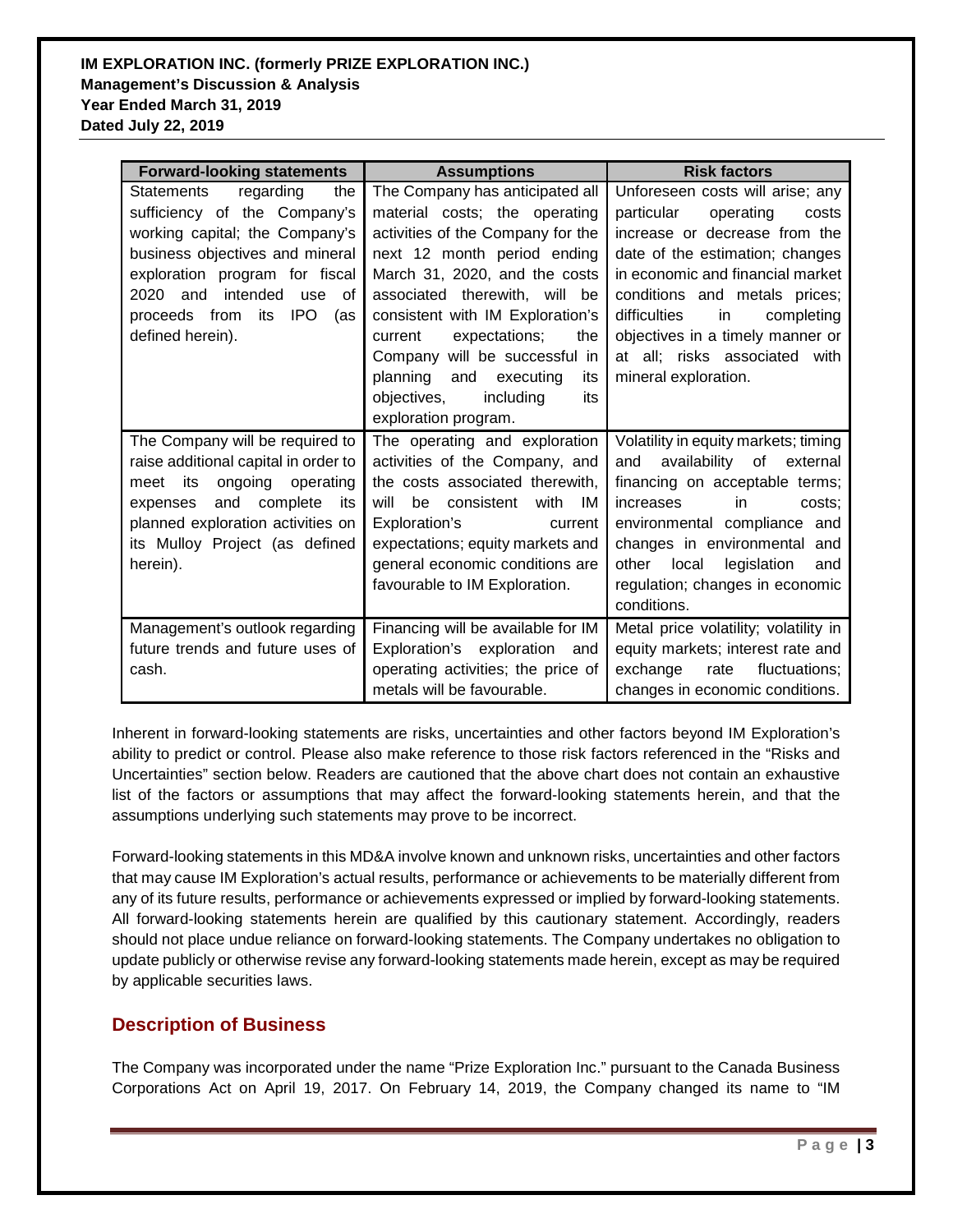Exploration Inc." The Company's registered office and head office is located at 181 Bay Street, Brookfield Place, Suite 4400, Toronto, Ontario, M5J 2T3.

IM Exploration's principal business is mineral exploration, focusing initially on the exploration and development of the Company's principal property, the Mulloy project located in Rowlandson Township, Porcupine Mining Division, District of Cochrane, Ontario (the "Mulloy Project" or the "Property").

### **Overall Performance and Outlook**

The Company has no revenues, so its ability to ensure continuing operations is dependent on it completing the acquisition of its mineral property interests including the Mulloy Project, its ability to obtain necessary financing to complete exploration activities thereon, and ultimately, development of and future profitable production from the Property and any other mineral property interests it may acquire in the future.

At March 31, 2019, the Company had working capital of \$111,495 (March 31, 2018 – \$13,123). The Company had cash and cash equivalents of \$192,859 (March 31, 2018 - \$38,440). Working capital and cash and cash equivalents increased during the twelve months ended March 31, 2019 due to proceeds from a private placement, as described further below.

The Company believes that it has sufficient capital to meet its ongoing operating expenses, and to commence its Phase 1 exploration program at the Mulloy Project. Management may increase or decrease budgeted expenditures depending on exploration results and the general economic environment. See "Discussion of Operations - Liquidity and Capital Resources" below

On July 13, 2018, the Company completed a private placement (tranche 1) with the issuance of 3,600,000 Common Shares, at a price of \$0.05 per Common Share, for gross proceeds of \$180,000. Gross proceeds of \$45,000 were received prior to the Company's previous fiscal year-end on March 31, 2018.

On July 26, 2018, the Company completed a private placement (tranche 2) with the issuance of 1,300,000 Common Shares, at a price of \$0.05 per Common Share, for gross proceeds of \$65,000.

On October 5, 2018, the Company completed a private placement (tranche 3) with the issuance of 700,000 Common Shares, at a price of \$0.05 per Common Share, for gross proceeds of \$35,000.

During the fiscal year ended March 31, 2019, the Company worked towards the completion of an initial public offering of Common Shares (the "IPO"). The IPO was completed after year-end. See "Proposed Transactions" and "Subsequent Events" below.

The Company's primary business objective is to explore the Mulloy Project. In furtherance of this objective, the Company has an option to acquire a 90% undivided interest in and to the Mulloy Project by paying certain consideration and completing a feasibility study (see "Exploration and Projects" below).

For the Company to achieve this primary objective, its ancillary business objectives include: (a) the pursuit of additional financing (completed); (b) completion of the IPO (See "Proposed Transaction" and "Subsequent Events" below); and (c) the completion of the Phase 1 recommended work program on the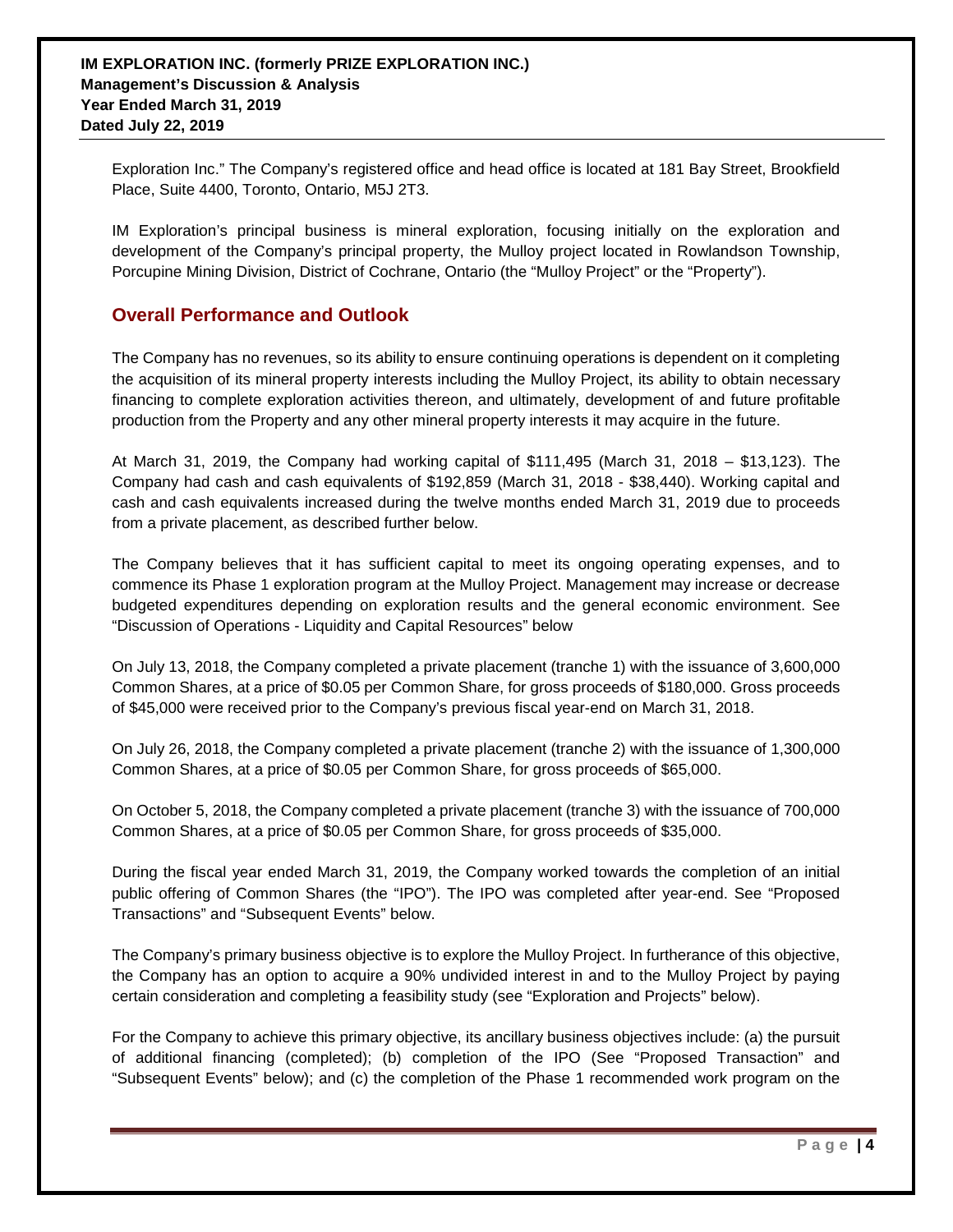Mulloy Project at an estimated cost of approximately \$125,200, as described in the technical report dated effective March 15, 2019 in respect of the Mulloy Project (the "Technical Report").

The Company plans to commence Phase 1 of the recommended program initially, and will conduct further exploration (including Phase 2, if warranted) depending upon the results of such program. In addition, the Company may seek to acquire additional exploration stage properties should a property of interest become available to it.

# **Exploration and Projects**

#### **Mulloy Project**

The principal asset of the Company consists of its option to acquire a 90% undivided interest in the Mulloy Project located near Cochrane, Ontario.

Pursuant to an option agreement dated effective November 30, 2017 among IM Exploration (then called Prize Exploration Inc.) and three optionors of the Mulloy Project (the "Option Agreement"), for IM Exploration to exercise its option to acquire the 90% interest in the Mulloy Project it must fulfill the following requirements:

- 1. pay \$5,000 to each optionor within 10 calendar days of the execution of the Option Agreement for an aggregate payment to the optionors of \$15,000 (paid);
- 2. issue 100,000 Common Shares to each optionor upon completion of the IPO, for an aggregate issuance to the optionors of 300,000 Common Shares (issued); and
- 3. complete a feasibility study in respect of the Mulloy Project (the "Feasibility Study").

Should the Company exercise its option, then pursuant to the terms of the Option Agreement, the optionors will form a joint venture with IM Exploration in respect of the Mulloy Project and will retain a 2% net smelter royalty ("NSR") on the Mulloy Project. The Company will have the option, exercisable at any time, to reduce the NSR to 1% upon payment to the optionors in the aggregate amount of \$1,000,000.

During the fiscal year ended March 31, 2019, no work was done at the Mulloy Project while the Company was completing financing activities and preparations for the IPO. No additional work prior to August 13, 2019 is required to keep the Mulloy Project in good standing.

The Technical Report recommended a budget of approximately \$325,200 to carry out the proposed work programs at the Mulloy Project. Some of this work will be funded from the Company's current cash balance and the proceeds from the IPO.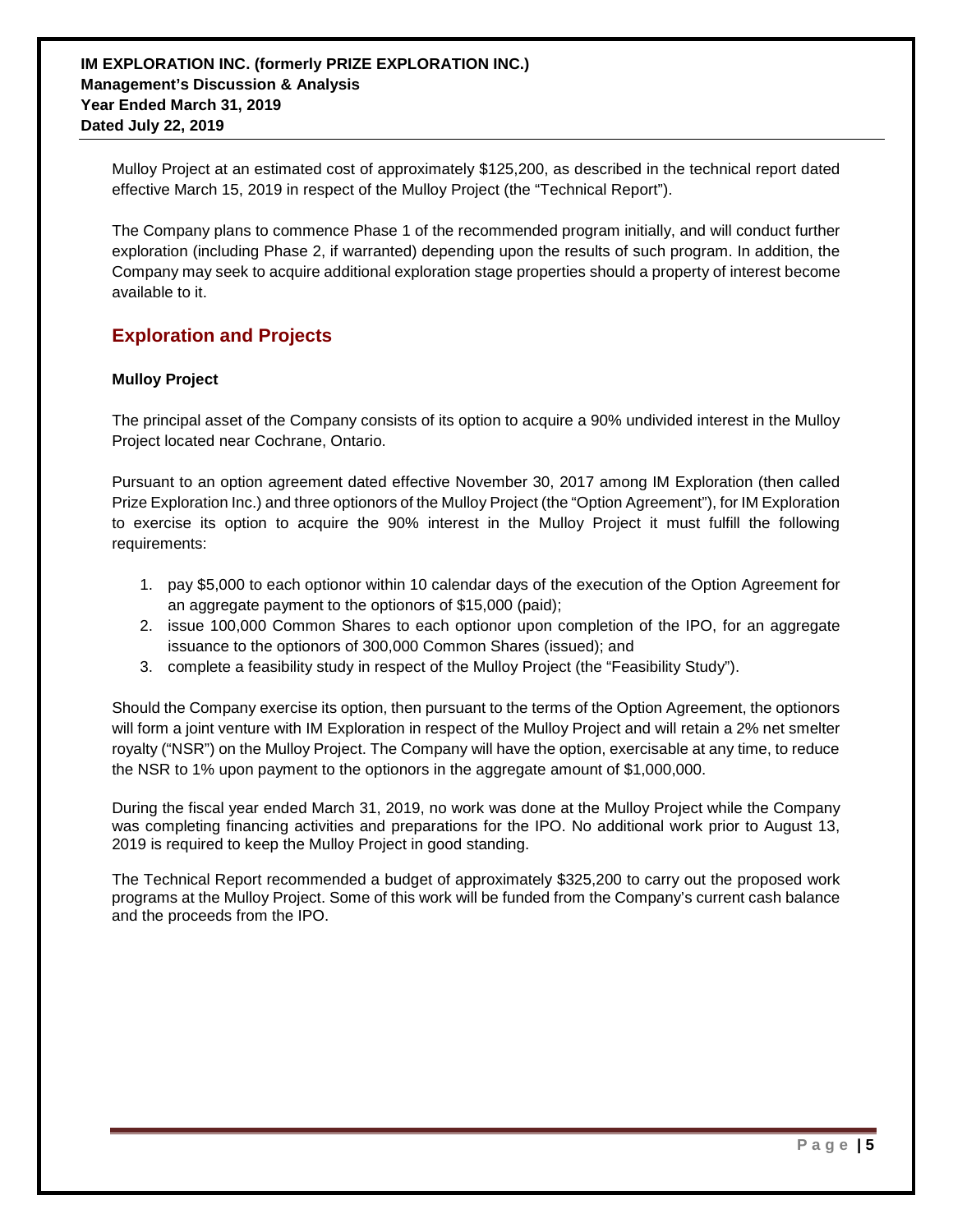|                                                                                                | <b>Planned</b>                   |
|------------------------------------------------------------------------------------------------|----------------------------------|
| <b>Plans for the Mulloy Project</b>                                                            | <b>Expenditures</b><br>(approx.) |
| Phase 1 – Vertical Drilling & Geophysical Survey                                               | \$125,200                        |
| Conduct a small geophysical grid survey.                                                       |                                  |
| Drilling of two vertical holes to test the original graphite zone<br>from historical drilling. |                                  |
| <b>Subtotal</b>                                                                                | \$125,200                        |
| Phase 2 - Exploration Drilling                                                                 | \$200,000                        |
| Dependent on the success of Phase 1, a drilling campaign                                       |                                  |
| of approximately 900 metres across the Mulloy Project.                                         |                                  |
| <b>Subtotal</b>                                                                                | \$200,000                        |
| Total Phase 1 and 2                                                                            | \$325,200                        |

### **Qualified Person**

Case Lewis, P.Geo. is a Qualified Person within the meaning of National Instrument 43-101 *Standards of Disclosure for Mineral Projects* and has reviewed and approved the scientific and technical content in this MD&A.

# **Trends**

The Company is a mineral exploration company, focused on the exploration of the Mulloy Project, and the acquisitions of other mineral exploration properties, should such acquisitions be consistent with the objectives and acquisition criteria of the Company.

The Company's future performance and financial success is largely dependent upon the extent to which it can discover mineralization and the economic viability of developing the Mulloy Project. The costs associated with exploring the Property are expected to gradually diminish the Company's cash balance. The development of assets may take years to complete and the resulting income, if any, is difficult to determine with any certainty. The Company lacks mineral resources and mineral reserves and to date has not produced any revenues. The sales value of any minerals discovered by the Company is largely dependent upon factors beyond its control, such as the market value of the commodities produced.

Current global economic conditions and financial markets, although recently strong, remain fragile and susceptible to unexpected volatility, and are likely to be so for the foreseeable future. There are also significant uncertainties regarding the price of graphite and other minerals and the availability of equity financing for the purposes of mineral exploration and development. The Company's future performance is largely tied to the development of the Property and its ability to access the capital markets. Future volatility of financial markets as well as any instability of the global economy may result in the Company having difficulties raising equity financing for the purposes of mineral exploration and development, particularly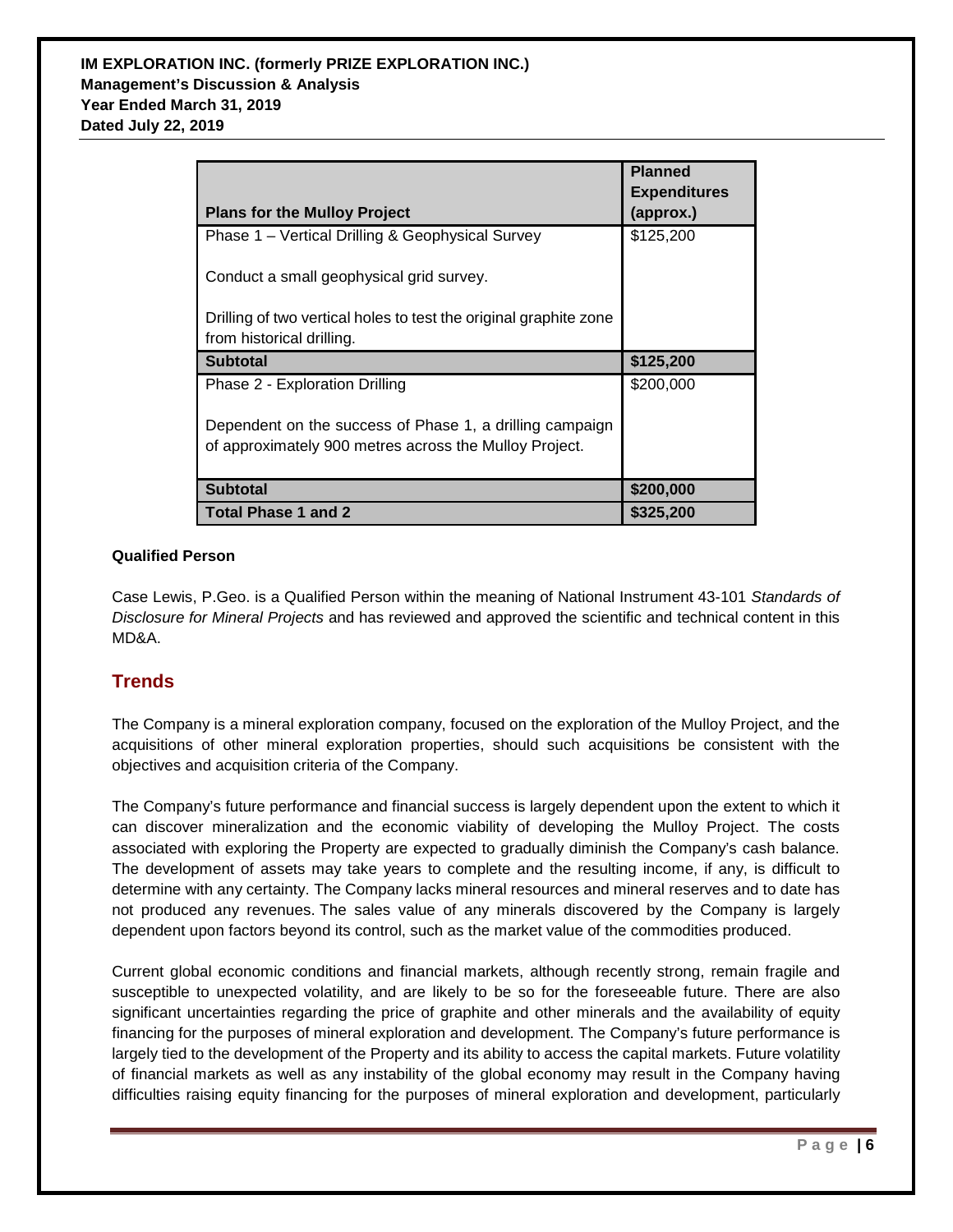without excessively diluting present shareholders of the Company. In this regard, the Company's strategy is to commence exploration of the Mulloy Project and seek out other prospective resource properties to acquire, while monitoring the global markets and seeking out financing, if and when available, upon terms acceptable to the Board of Directors. The Company believes this focused strategy will enable it to best manage its capital needs while maintaining momentum on key business initiatives.

The Company's exploration activities are subject to various government laws and regulations relating to the protection of the environment, and all phases of the Company's operations are subject to environmental regulation in the Province of Ontario. These environmental regulations are continually changing and generally becoming more restrictive. The Company plans to maintain a policy of operating its business in compliance with all environmental regulations. The Company does not believe that it has any significant environmental obligations in the near future.

### **Off-Balance-Sheet Arrangements**

As of the date hereof, the Company does not have any off-balance-sheet arrangements that have, or are reasonably likely to have, a current or future effect on the results of operations or financial condition of the Company.

### **Proposed Transactions**

The Company is not currently contemplating any proposed asset or business acquisitions or dispositions.

#### **Initial Public Offering**

Pursuant to an agency agreement dated March 29, 2019 between the Company and Haywood Securities Inc. ("Haywood"), Haywood agreed to act as agent for an IPO by the Company and proposed listing of its Common Shares on the Canadian Securities Exchange (the "CSE"). The IPO involved the issuance of 3,000,000 Common Shares (the "Offered Shares") at a price of \$0.10 per share (the "Offering Price"), for aggregate gross proceeds of \$300,000 ("Gross Proceeds").

The Company agreed to pay Haywood a cash commission equal to 10% of the Gross Proceeds. In addition, Haywood will also receive a corporate finance fee of \$12,500 plus HST, and 100,000 corporate finance warrants plus 300,000 agent's warrants, with each such warrant exercisable at an exercise price equal to the Offering Price and exercisable for a period of 24 months from the date of closing of the IPO.

The proceeds raised from the IPO are intended to be used to fund the exploration work program at the Mulloy Project and for general working capital.

Subsequent to the year end, the Company completed the IPO and the Common Shares are listed on the CSE under the symbol "IM". Also see "Subsequent Events" below.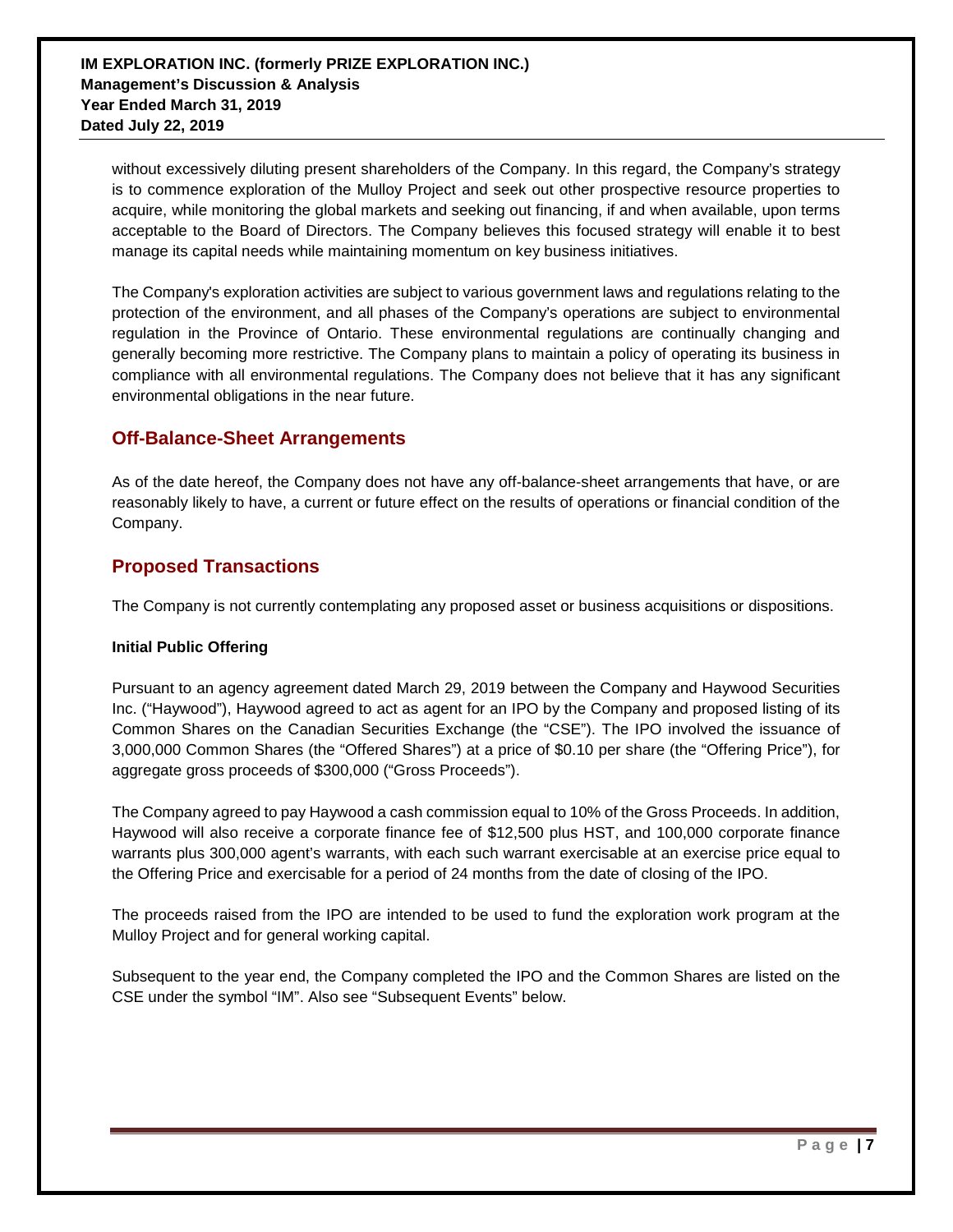# **Selected Annual Financial Information**

The following is selected financial data derived from the audited annual financial statements of the Company as at March 31, 2019 and 2018, and for the years then ended.

|                                  | <b>Years Ended</b><br>March 31, |                     |
|----------------------------------|---------------------------------|---------------------|
|                                  | 2019<br>$($ \$)                 | $2018^{(1)}$<br>\$) |
|                                  |                                 |                     |
| Net loss for the period          | 116,695                         | 46 781              |
|                                  |                                 |                     |
| Basic and diluted loss per share | 0.02                            | 0.03                |
|                                  |                                 |                     |
| <b>Total assets</b>              | 246,937                         | 73,440              |
|                                  |                                 |                     |

(1) Period from Incorporation (April 19, 2017) to March 31, 2018

- $\triangleright$  The net loss for the year ended March 31, 2019, consisted primarily of: (i) professional fees of \$78,838; (ii) consulting fees of \$27,393; and (iii) filing fees of \$8,475.
- $\triangleright$  The net loss for the year ended March 31, 2018, consisted primarily of: (i) professional fees of \$44,584; and (ii) general and administrative expenditures of \$2,197.

# **Selected Quarterly Financial Information**

A summary of selected financial information of the Company for the most recent eight fiscal quarters are as follows:

|                                     | <b>Total</b>              | Loss (Income)           |                             |
|-------------------------------------|---------------------------|-------------------------|-----------------------------|
| <b>Three Months</b><br><b>Ended</b> | <b>Revenue</b><br>$($ \$) | <b>Total</b><br>$($ \$) | <b>Per Share</b><br>$($ \$) |
| 2019 March 31                       | Nil                       | 27,428                  | 0.00                        |
| 2018-December 31                    | Nil                       | 52,012                  | 0.01                        |
| 2018-September 30                   | Nil                       | 18,342                  | 0.00                        |
| 2018-June 30                        | Nil                       | 18,913                  | 0.00                        |
| 2018-March 31                       | Nil                       | 25,451                  | 0.01                        |
| 2017-December 31                    | Nil                       | 21,297                  | 0.01                        |
| 2017-September 30                   | Nil                       | 22                      | 0.00                        |
| 2017-June 30 <sup>*</sup>           | Nil                       | 10                      | 0.00                        |
|                                     |                           |                         |                             |

\* Period from Incorporation (April 19, 2017) to June 30, 2017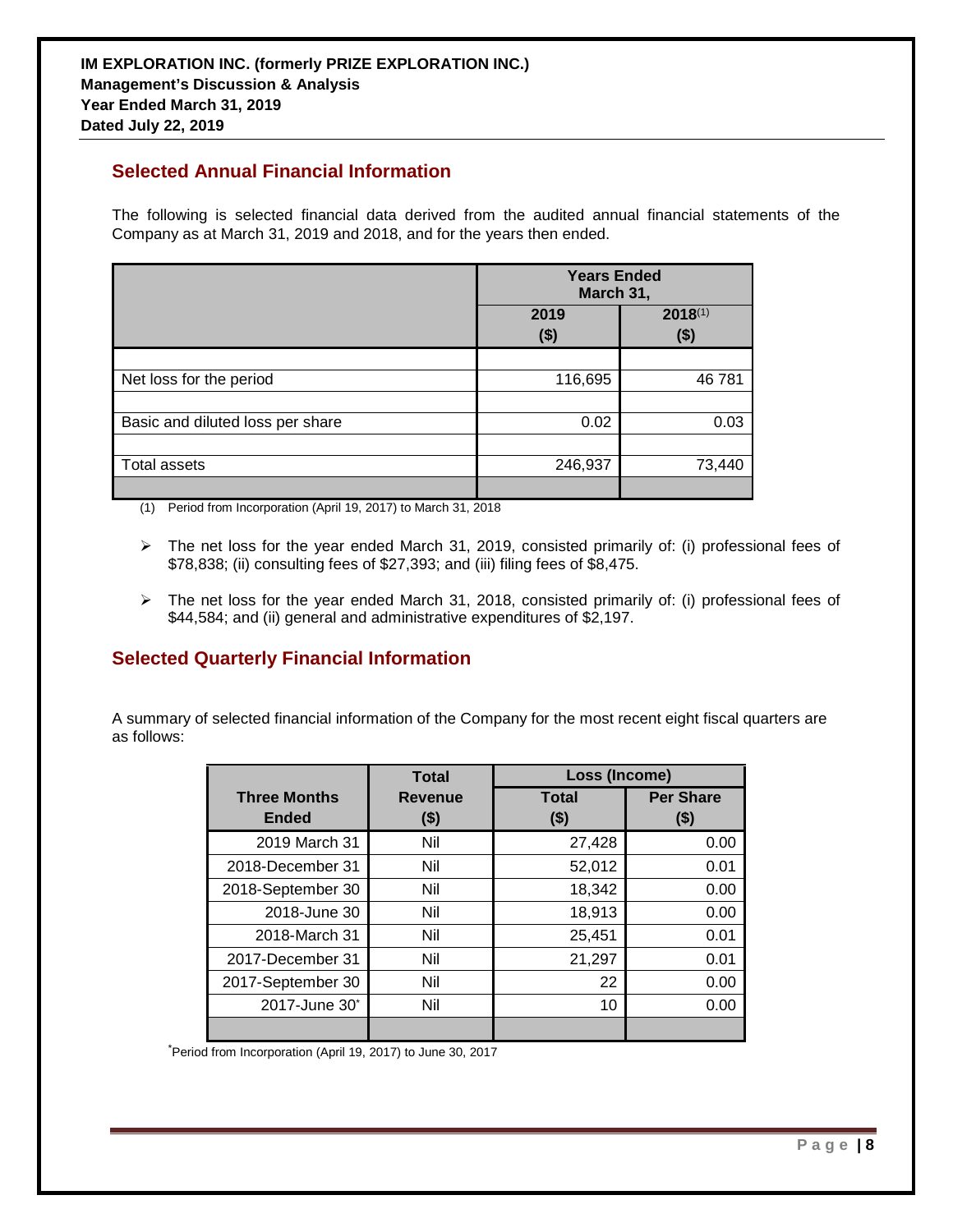- $\triangleright$  The net loss for the three months ended March 31, 2019, consisted primarily of: (i) professional fees of \$24,272; (ii) filling fees of \$4,800; and (iii) consulting fees of \$1,043.
- $\triangleright$  The net loss for the three months ended December 31, 2018, consisted primarily of: (i) professional fees of \$36,223; (ii) consulting fees of \$8,850; (iii) filling fees of \$3,675; and (iv) general and administrative expenditures of \$3,264.
- $\triangleright$  The net loss for the three months ended September 30, 2018, consisted primarily of: (i) professional fees of \$9,845; (ii) consulting fees of \$7,500; and (iii) general and administrative expenditures of \$997.
- $\triangleright$  The net loss for the three months ended June 30, 2018, consisted primarily of: (i) consulting fees of \$10,000; (ii) professional fees of \$8,498; and (iii) general and administrative expenditures of \$415.
- $\triangleright$  The net loss for the year ended March 31, 2018, consisted primarily of: (i) professional fees of \$23,319; and (ii) general and administrative expenditures of \$2,132.
- $\triangleright$  The net loss for the three months ended December 31, 2017, consisted primarily of: (i) professional fees of \$21,265 and (ii) general and administrative expenditures of \$32.
- $\triangleright$  The net loss for the year ended September 30, 2017, consisted of general and administrative expenditures of \$22.
- $\triangleright$  The net loss for the period from incorporation (April 19, 2017) to June 30, 2017 consisted of general and administrative expenditures of \$10.

# **Discussion of Operations**

### **Financial Performance**

For the three months ended March 31, 2019, compared to the three months ended March 31, 2018.

IM Exploration's net loss totaled \$27,428 for the three months ended March 31, 2019, with basic and diluted loss per share of \$0.00. This compares with a net loss of \$25,452 for the three months ended March 31, 2018, with basic and diluted loss per share of \$0.02. The increase in the net loss of \$1,976 was principally because:

- $\triangleright$  For the three months ended March 31, 2019, public reporting costs increased by \$4,800. The increase is due to filing fees paid related to the IPO.
- $\triangleright$  For the three months ended March 31, 2019, general and administrative expenditures decreased due to HST expensed being reallocated.

For the fiscal year ended March 31, 2019, compared to the period from incorporation (April 19, 2017) to March 31, 2018

IM Exploration's net loss totaled \$116,695 for the fiscal year ended March 31, 2019, with basic and diluted loss per share of \$0.02. This compares with a net loss of \$46,781 for the period from incorporation (April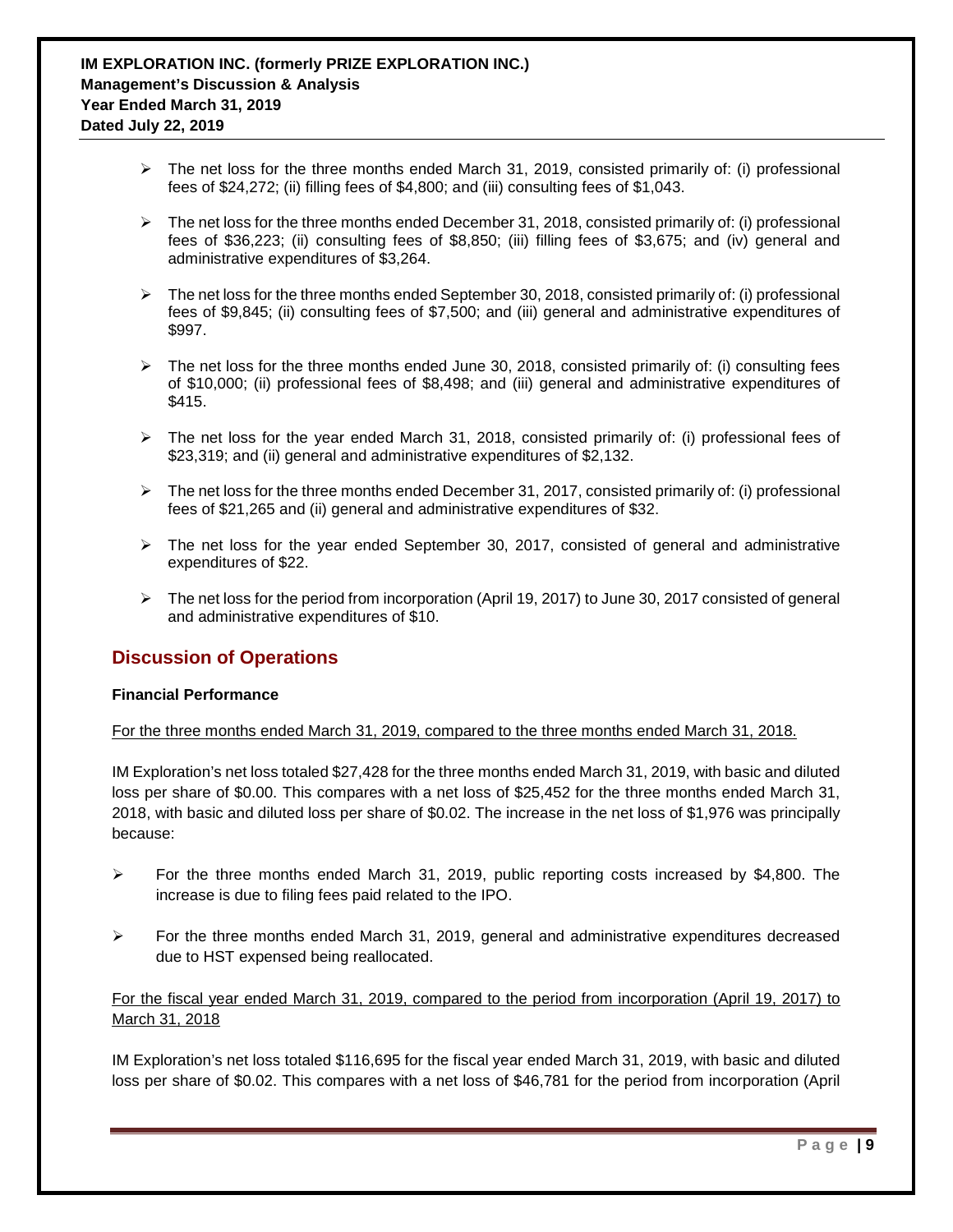19, 2017) to March 31, 2018, with basic and diluted loss per share of \$0.03. The increase in the net loss of \$69,914 was principally because:

- $\triangleright$  For the twelve months ended March 31, 2019, professional fees increased by \$34,254. The increase is due to increased legal fees for the review of various agreements, preparation of documents for the IPO, and annual filings, and for audit and accounting fees.
- $\triangleright$  For the twelve months ended March 31, 2019, consulting fees increased by \$27,393. The increase is due to the completion of the Technical Report; as well as consulting contracts for providing strategic advisory services to the Company.
- $\triangleright$  For the twelve months ended March 31, 2019, filling fees increased by \$8,475. The increase is due to filing and listing fees paid related to the IPO.

#### **Cash Flow**

The Company had cash of \$192,859 (March 31, 2018 - \$38,440). The increase in cash and cash equivalents during the twelve months ended March 31, 2019 was primarily due to cash received from the private placements completed, which was offset by the cash used in operating activities.

Cash and cash equivalents used in operating activities was \$60,552 for the twelve months ended March 31, 2019. Operating activities were affected by the net increase in non-cash working capital balances because of an increase in accounts payable and accrued liabilities of \$75,221; which was partially offset by an increase of \$18,825 in prepaid expenditure and \$253 in amounts receivable and other assets.

Cash provided by financing activities was \$214,971 for the twelve months ended March 31, 2019, primarily because of gross proceeds of \$235,000 received from the issuance of Common Shares through private placements.

Net change in cash increased for the twelve months ended March 31, 2019 was \$154,419 over a net change in cash for the period ended March 31, 2018 of \$38,440. The increase was due to an increase in proceeds from issuances and a decrease in net cash used in investing activities, offset by an increase in net cash used in operating activities.

#### **Liquidity and Capital Resources**

The activities of the Company - principally the exploration and development of the Property - are currently financed through the completion of equity offerings. There is no assurance that equity financing will be available to the Company in the amounts or at the times desired or on terms that are acceptable to the Company, if at all.

The Company has no operating revenues and therefore must utilize its funds obtained from equity financing and other financing transactions to maintain its capacity to meet ongoing exploration and operating activities. The cash resources of IM Exploration are held with major Canadian financial institutions.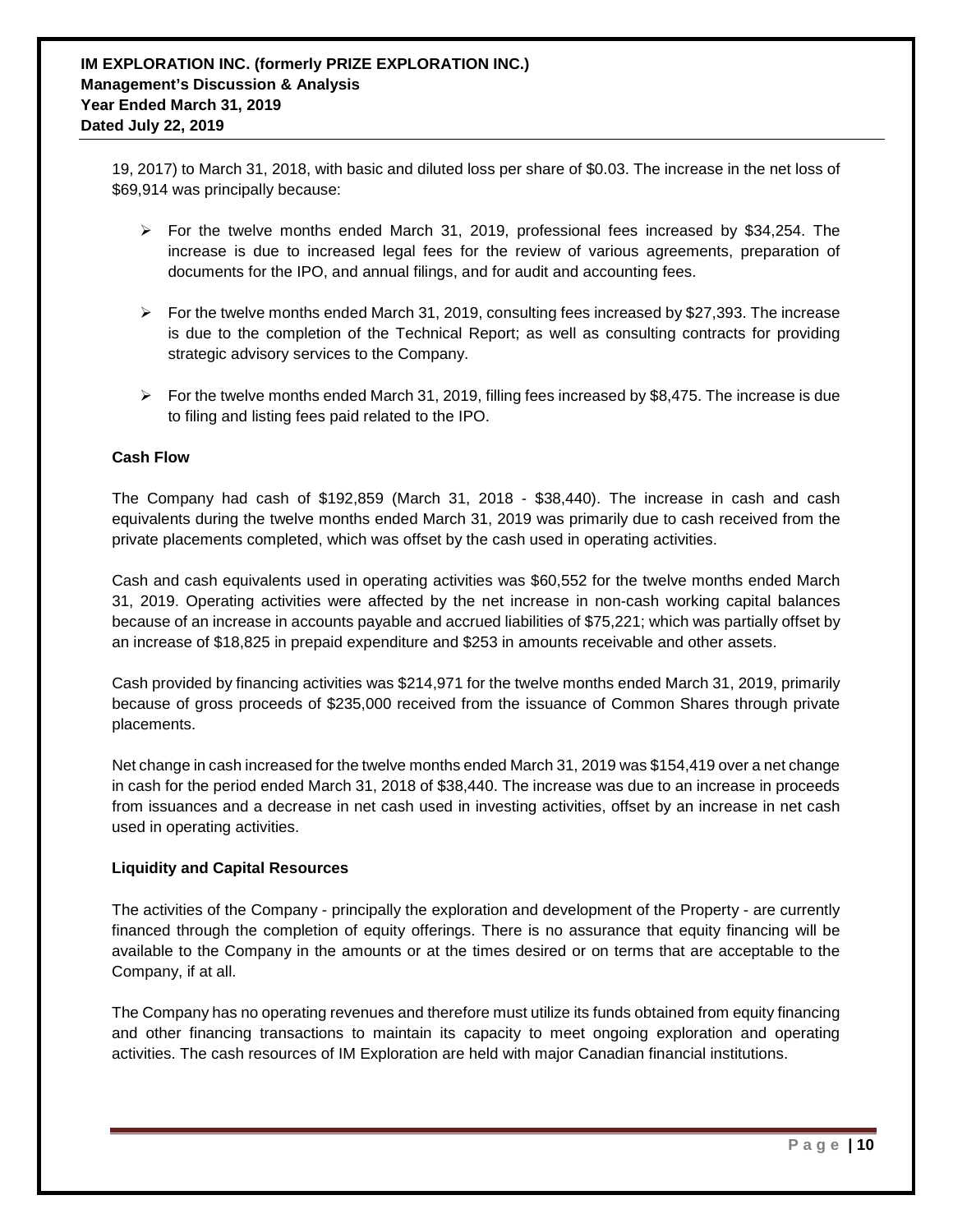The Company's uses of cash at present occur, and in the future are expected to occur, principally in two areas, namely, funding of its general and administrative expenditures and its exploration activities. Those exploration activities include Phase 1 of the exploration and evaluation of the Mulloy Project, as set out in the Technical Report and as summarized above under "Exploration and Projects". Under the Option Agreement, for the Company to acquire 90% of the legal and beneficial right, title and interest in and to the Mulloy Project, the Company has to complete the Feasibility Study. Such a study will involve exploration and data verification. Management may reassess its planned expenditures based on the degree of success of its exploration program, the Company's working capital resources, the scope of work required to advance the exploration of the Mulloy Project, and the overall condition of the financial markets.

The Company's working capital of \$111,495 at March 31, 2019, is not anticipated to be adequate to complete the Phase 1 and Phase 2 programs recommended by the Technical Report (see "Overall Performance and Outlook" and "Exploration and Projects" above). The Company will require additional equity financing in order to complete its planned objectives (see "Proposed Transaction" above).

# **Changes in Accounting Policies**

The Company has adopted the following amendment to accounting standards, effective April 1, 2018. This change was made in accordance with the applicable transitional provision.

### **IFRS 9 Financial Instruments ("IFRS 9")**

On July 24, 2014, the IASB issued the completed IFRS 9, Financial Instruments, (IFRS 9 (2014)) to come into effect on January 1, 2018 with early adoption permitted.

IFRS 9 (2014) includes finalized guidance on the classification and measurement of financial assets. Under IFRS 9, financial assets are classified and measured either at amortized cost, fair value through other comprehensive income ("FVOCI") or fair value through profit or loss ("FVTPL") based on the business model in which they are held and the characteristics of their contractual cash flows. IFRS 9 largely retains the existing requirements in IAS 39 Financial Instruments: recognition and measurement, for the classification and measurement of financial liabilities.

The Company adopted IFRS 9 in its financial statements on April 1, 2018. Due to the nature of its financial instruments, the adoption of IFRS 9 had no impact on the opening accumulated deficit balance on April 1, 2018. The impact on the classification and measurement of its financial instruments is set out below.

The following table summarizes the classification and measurement changes under IFRS 9 for each financial instrument:

| <b>Classification</b> | <b>IAS 39</b>                                | <b>IFRS 9</b>  |
|-----------------------|----------------------------------------------|----------------|
| Cash                  | <b>FVTPL</b>                                 | Amortized cost |
| Amounts receivable    | Loans and receivables (amortized cost)       | Amortized cost |
| Accounts payable      | Other financial liabilities (amortized cost) | Amortized cost |

The original carrying value of the Company's financial instruments under IAS 39 has not changed under IFRS 9.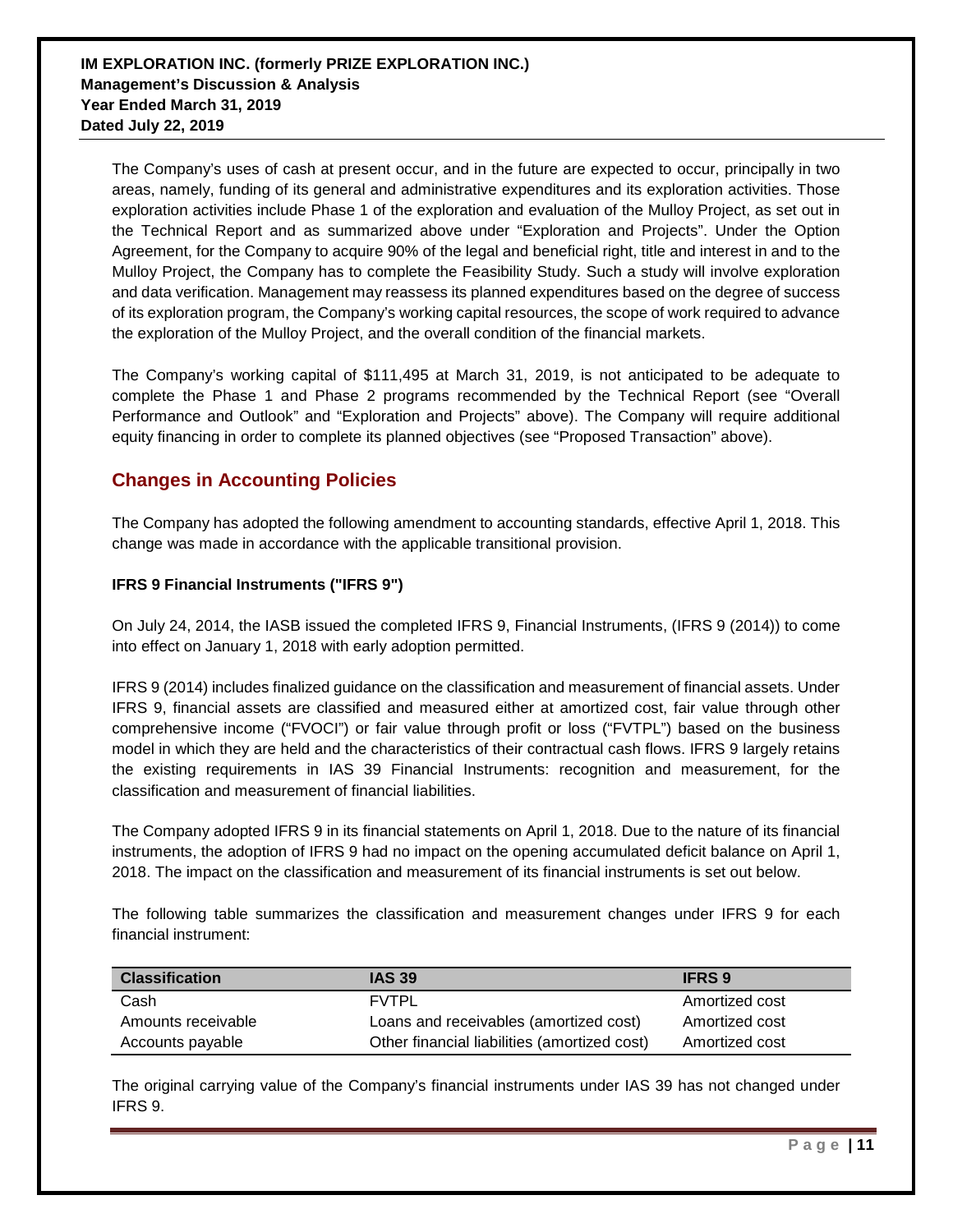#### **IFRS 16 - Leases ("IFRS 16")**

In January 2016, the IASB issued IFRS 16, replacing IAS 17, "Leases". IFRS 16 provides a single lessee accounting model and requires the lessee to recognize assets and liabilities for all leases on its statement of financial position, providing the reader with greater transparency of an entity's lease obligations.

Effective April 1, 2018, the Company adopted the following and there was no material impact on the Company's financial statements.

All leases are accounted for by recognising a right-of-use asset and a lease liability except for:

- $\triangleright$  Leases of low value assets: and
- $\triangleright$  Leases with a duration of twelve months or less.

Lease liabilities are measured at the present value of the contractual payments due to the lessor over the lease term, with the discount rate determined by the incremental borrowing rate on commencement of the lease is used. Variable lease payments are only included in the measurement of the lease liability if they depend on an index or rate. In such cases, the initial measurement of the lease liability assumes the variable element will remain unchanged throughout the lease term. Other variable lease payments are expensed in the period to which they relate.

On initial recognition, the carrying value of the lease liability also includes:

- $\triangleright$  Amounts expected to be payable under any residual value guarantee;
- $\triangleright$  The exercise price of any purchase option granted if it is reasonable certain to assess that option; and
- $\triangleright$  Any penalties payable for terminating the lease, if the term of the lease has been estimated on the basis of termination option being exercised.

Right-of-use assets are initially measured at the amount of the lease liability, reduced for any lease incentives received, and increased for:

- $\triangleright$  Lease payments made at or before commencement of the lease;
- $\triangleright$  Initial direct costs incurred; and
- $\triangleright$  The amount of any provision recognised where the Company is contractually required to dismantle, remove or restore the leased asset.

Lease liabilities, on initial measurement, increase as a result of interest charged at a constant rate on the balance outstanding and are reduced for lease payments made.

Right-of-use assets are amortised on a straight-line basis over the remaining term of the lease or over the remaining economic life of the asset if this is judged to be shorter than the lease term.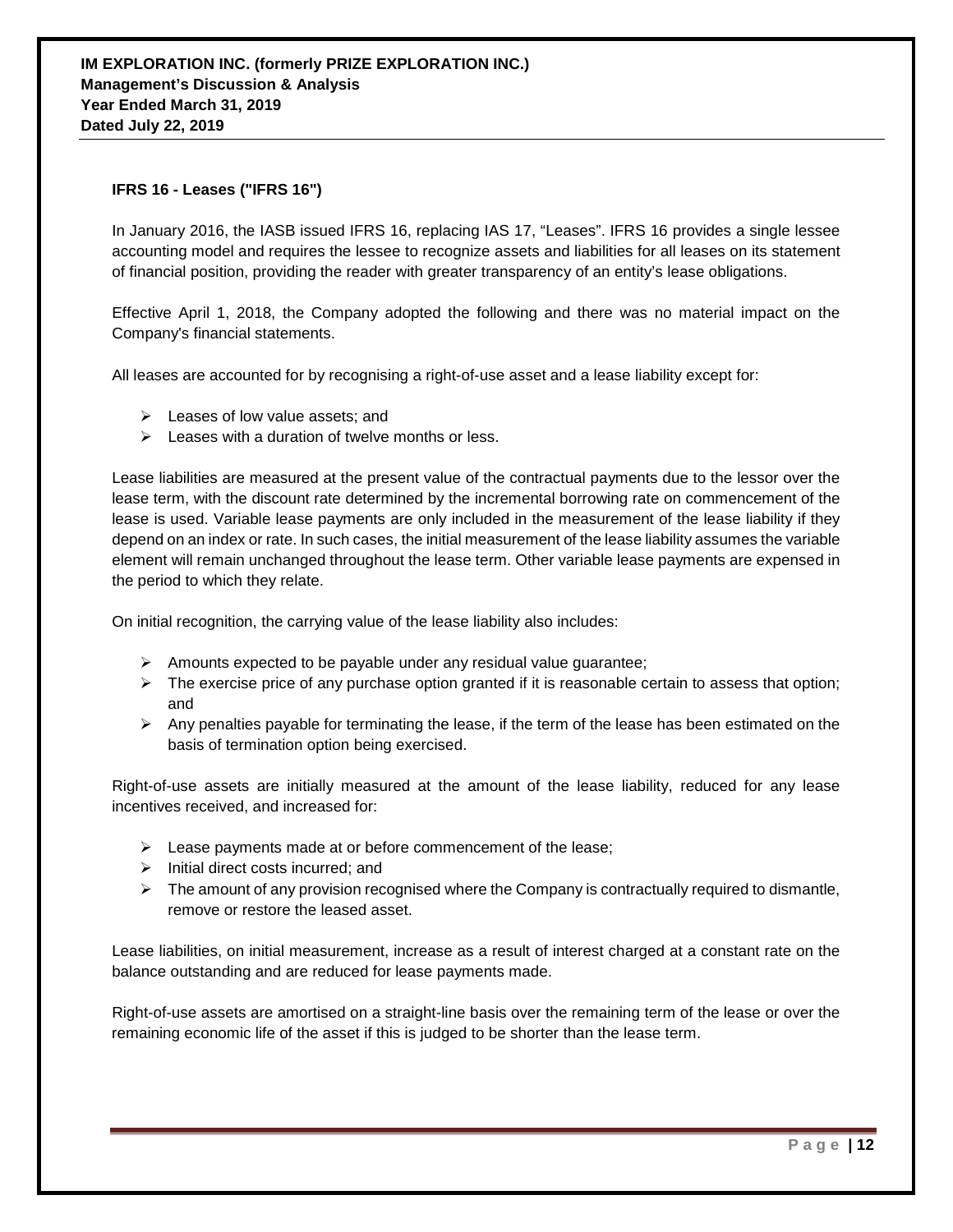# **Recent Accounting Pronouncements**

Certain pronouncements were issued by the IASB or the IFRIC that are mandatory for accounting periods commencing on or after April 1, 2019. Many are not applicable or do not have a significant impact to the Company and have been excluded. The following have not yet been adopted and are being evaluated to determine their impact on the Company.

(i) IAS 1 – Presentation of Financial Statements ("IAS 1") and IAS 8 – Accounting Policies, Changes in Accounting Estimates and Errors ("IAS 8") were amended in October 2018 to refine the definition of materiality and clarify its characteristics. The revised definition focuses on the idea that information is material if omitting, misstating or obscuring it could reasonably be expected to influence decisions that the primary users of general purpose financial statements make on the basis of those financial statements. The amendments are effective for annual reporting periods beginning on or after January 1, 2020. Earlier adoption is permitted.

(ii) IFRIC 23 – Uncertainty Over Income Tax Treatments ("IFRIC 23") was issued in June 2017 and clarifies the accounting for uncertainties in income taxes. The interpretation committee concluded that an entity shall consider whether it is probable that a taxation authority will accept an uncertain tax treatment. If an entity concludes it is probable that the taxation authority will accept an uncertain tax treatment, then the entity shall determine taxable profit (tax loss), tax bases, unused tax losses and credits or tax rates consistently with the tax treatment used or planned to be used in its income tax filings. If an entity concludes it is not probable that the taxation authority will accept an uncertain tax treatment, the entity shall reflect the effect of uncertainty in determining the related taxable profit (tax loss), tax bases, unused tax losses and credits or tax rates. IFRIC 23 is effective for annual periods beginning on or after January 1, 2019.

# **Capital Risk Management**

IM Exploration's policy is to maintain a strong capital base so as to maintain investor and creditor confidence, safeguard the Company's ability to support the exploration and development of its exploration and evaluation assets and to sustain future development of the business. The capital structure of the Company consists of equity.

The Company's objective in managing capital is to maintain adequate levels of funding to safeguard the Company's ability to continue as a going concern in order to pursue the exploration and development of its mineral property interests and to maintain a flexible capital structure which will optimize the costs of capital at an acceptable risk.

The Company plans to manage its capital structure in a manner that provides sufficient funding for operational activities through funds primarily secured through equity capital obtained in private placements. There can be no assurances that the Company will be able to continue raising capital in this manner.

Although the Company has been successful at raising funds in the past through the issuance of share capital, it is uncertain whether it will be able to continue this form of financing due to the current difficult conditions for junior mineral exploration companies. The Company makes adjustments to its management of capital in the light of changes in economic conditions and the risk characteristics of its assets, seeking to limit shareholder dilution and optimize its costs of capital while maintaining an acceptable level of risk.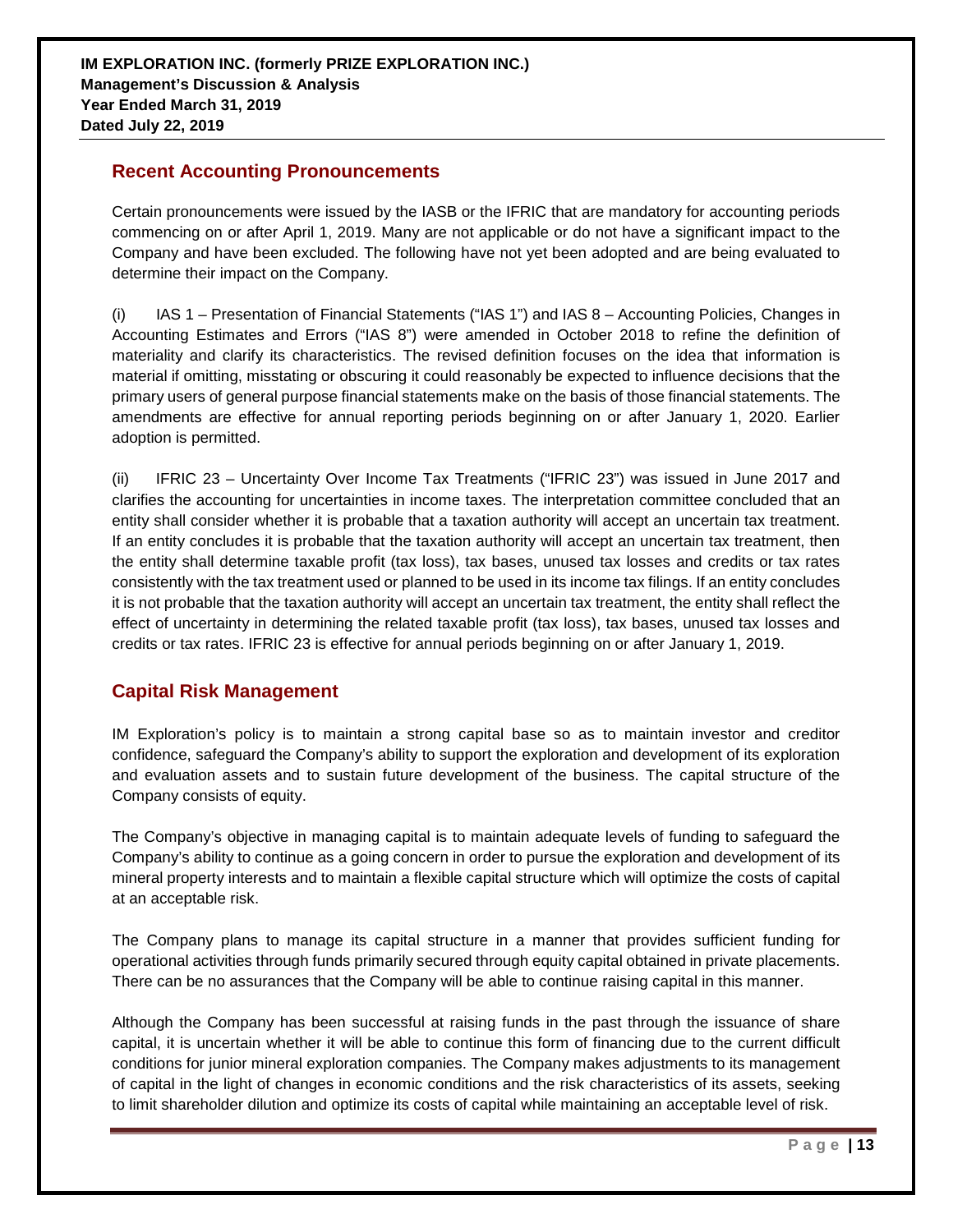There are no restrictions on the Company's capital and there were no changes in the Company's approach to capital management during the year.

# **Financial Instrument Risk Management**

#### **Fair value**

Fair value is the amount at which a financial instrument could be exchanged between willing parties based on current markets for instruments with the same risk, principal and remaining maturity. Fair value estimates are based on present value and other valuation techniques using rates that reflect those that the Company could currently obtain, on the market, for financial instruments with similar terms, conditions and maturities.

The Company classifies the fair value of the financial instruments according to the following hierarchy based on the observable inputs used to value the instrument:

Level 1 – Unadjusted quoted prices in active markets that are accessible at the measurement date for identical, unrestricted assets or liabilities.

Level 2 – Inputs other than quoted prices included in Level 1 that are observable, either directly (i.e., as prices) or indirectly (i.e., derived from prices).

Level 3 – Prices or valuation techniques that require inputs that are both significant to the fair value measurement and unobservable (i.e., supported by little or no market activity).

#### **Credit risk**

Credit risk is the risk that one party to a financial instrument will fail to discharge an obligation and cause the other party to incur financial loss. The Company's primary exposure to credit risk is on its cash and other receivable. Cash is held with the same financial institution giving rise to a concentration of credit risk. This risk is managed by using a major Canadian bank that is high credit quality financial institution as determined by rating agencies.

#### **Foreign exchange risk**

Foreign currency risk is the risk that the fair values of future cash flows of a financial instrument will fluctuate because they are denominated in currencies that differ from the respective functional currency. The Company's exposure to foreign exchange risk is minimal.

#### **Interest rate risk**

Interest rate risk is the risk that the fair value of future cash flows of a financial instrument will fluctuate because of changes in market interest rates. The Company is not exposed to significant interest rate risk.

### **Liquidity risk**

Liquidity risk is the risk that the Company will not be able to meet its financial obligations as they fall due. The Company has a planning and budgeting process in place to help determine the funds required to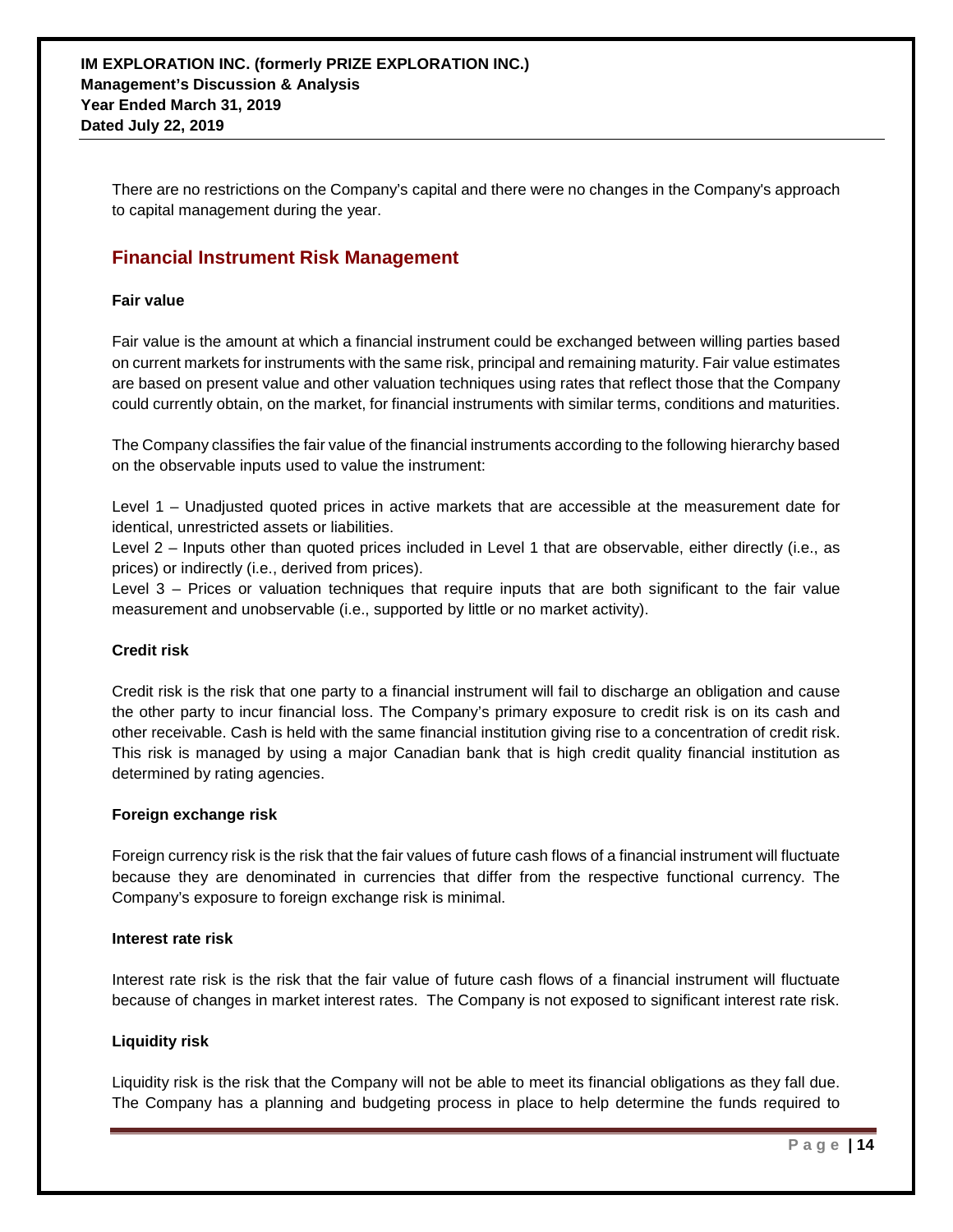support the Company's normal operating requirements on an ongoing basis. Liquidity risk is considered high

# **Related Party Transactions**

Related parties include the Board of Directors and officers, close family members and enterprises that are controlled by these individuals as well as certain persons performing similar functions. Related party transactions conducted in the normal course of operations are measured at the amount agreed to by the related parties.

(a) During the current reporting period the Company entered into the following transactions with related parties:

|                                                         | <b>Fiscal Year Ended March 31,</b> |        |
|---------------------------------------------------------|------------------------------------|--------|
|                                                         | 2018                               | 2017   |
| <b>Names</b>                                            | (\$)                               | ( \$ ) |
| Marrelli Support Services Inc. ("Marrelli Support") (1) | 28,531                             | 3,090  |
| 2411763 Ontario Incorporated ("2411763 ONT") (2)        | 7.500                              | Nil    |
|                                                         |                                    |        |

- (1) For the year ended March 31, 2019, the Company expensed \$28,531, (period from April 19, 2017 (incorporation) to March 31, 2018 - \$3,090) to Marrelli Support for bookkeeping services. Victor Hugo, CFO of the Company, is an employee of Marrelli Support. As at March 31, 2019, Marrelli Support was owed \$15,340 (March 31, 2018 - \$8,072) and this amount was included in accounts payable and accrued liabilities.
- (2) For the year ended March 31, 2019 the Company expensed \$7,500 (period from April 19, 2017 (incorporation) to March 31, 2018 - \$nil), to 2411763 ONT, for strategic advisory services provided to the Company. 2411763 ONT is a corporation controlled by a director of IM Exploration.
- (b) Remuneration of directors and key management personnel:

Salaries expensed to key management personnel and directors for the year ended March 31, 2019 was \$nil (for the three months and for the period from incorporation (April 19, 2017) to March 31, 2018 - \$nil). Key management personnel are comprised of the Company's CEO and CFO.

(c) Insider shareholdings

During the year ended March 31, 2019, insiders subscribed for 2,100,000 Common Shares, at a price of \$0.05 per Common Share, in tranches 1 and 2 of the July private placements.

# **Share Capital**

As of the date of this MD&A, the Company had 10,400,000 issued and outstanding Common Shares.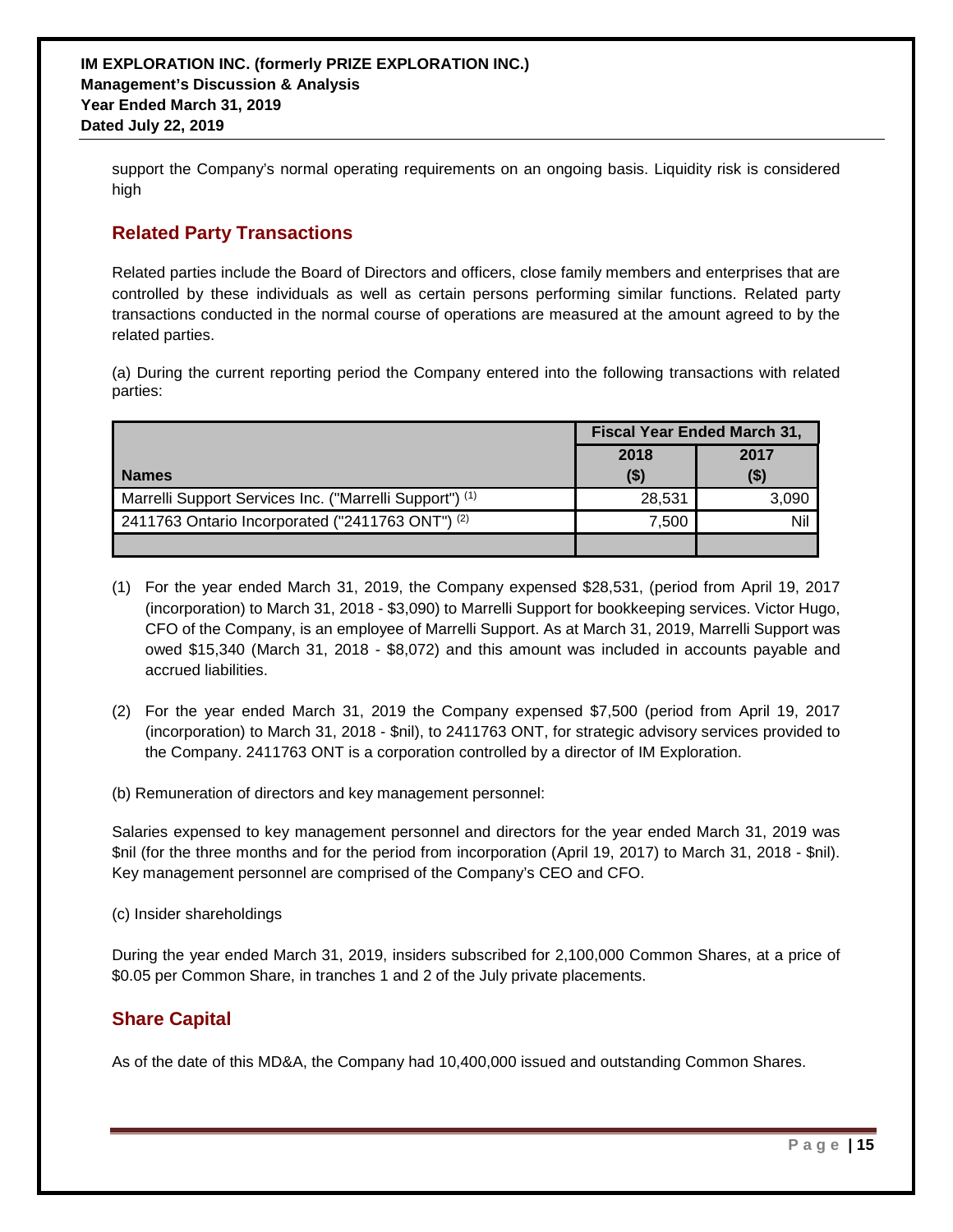Stock options outstanding for the Company at the date of this MD&A were as follows, with each stock option exercisable to acquire one Common Share:

| <b>Options</b> | <b>Expiry</b><br>Date | <b>Exercise Price</b> |
|----------------|-----------------------|-----------------------|
| 725,000        | May 29, 2024          | \$0.10                |
| 100,000        | July 2, 2024          | \$0.10                |
|                |                       |                       |

Warrants outstanding for the Company at the date of this MD&A were as follows, with each warrant exercisable to acquire one Common Share:

| <b>Warrants</b> | <b>Expiry</b><br>Date | <b>Exercise Price</b> |
|-----------------|-----------------------|-----------------------|
| 400,000         | May 29, 2021          | \$0.10                |
|                 |                       |                       |

# **Disclosure of Internal Controls**

Management has established processes to provide them sufficient knowledge to support representations that they have exercised reasonable diligence that (i) the Company's financial statements do not contain any untrue statement of material fact or omit to state a material fact required to be stated or that is necessary to make a statement not misleading in light of the circumstances under which it is made, as of the date of and for the periods presented by the financial statements; and (ii) the financial statements fairly present in all material respects the financial condition, results of operations and cash flows of the Company, as of the date and for the periods presented.

In contrast to the certificate required for non-venture issuers under National Instrument 52-109 *Certification of Disclosure in Issuers' Annual and Interim Filings* ("NI 52-109"), this MD&A does not include representations relating to the establishment and maintenance of disclosure controls and procedures ("DC&P") and internal control over financial reporting ("ICFR"), as defined in NI 52-109. In particular, the certifying officers of the Company are not making any representations relating to the establishment and maintenance of:

- i) controls and other procedures designed to provide reasonable assurance that information required to be disclosed by the Company in its annual filings, interim filings or other reports filed or submitted under securities legislation is recorded, processed, summarized and reported within the time periods specified in securities legislation; and
- ii) a process to provide reasonable assurance regarding the reliability of financial reporting and the preparation of financial statements for external purposes in accordance with the Company's GAAP (IFRS).

The Company's certifying officers are responsible for ensuring that processes are in place to provide them with sufficient knowledge to support the representations they are making in this MD&A. Investors should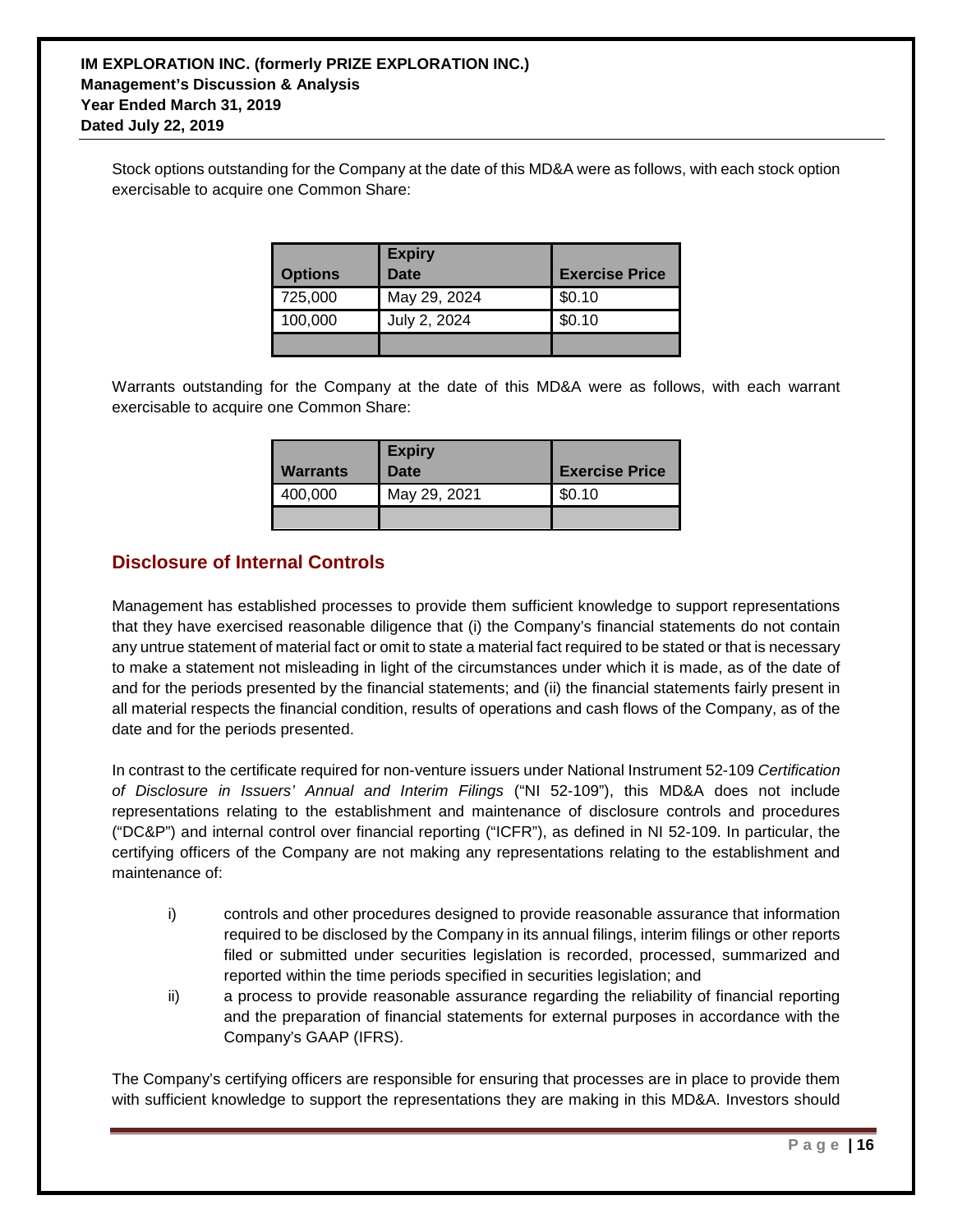be aware that inherent limitations on the ability of certifying officers of a venture issuer to design and implement on a cost-effective basis DC&P and ICFR may result in additional risks to the quality, reliability, transparency and timeliness of interim and annual filings and other reports provided under securities legislation.

# **Risks and Uncertainties**

The Company is in the business of exploring mineral properties, which is a highly speculative endeavor. An investment in Common Shares should be undertaken only by investors whose financial resources are sufficient to enable them to assume such risks and who have no need for immediate liquidity in their investment. Prospective investors should carefully consider the risk factors that have affected, and which in the future are reasonably expected to affect, the Company and its financial position and financial performance.

### **Option Over the Property**

The Company's right to exercise its option over the Property will be dependent upon its compliance with the Option Agreement. Option payments must be made and the Feasibility Study must be completed in order to exercise the option. The Company has paid the cash payment and issued the Common Shares stipulated in the Option Agreement. There can be no assurance that the Company will be able to comply with the other provisions of the Option Agreement, including that the Company complete the Feasibility Study to exercise its option. If the Company is unable to fulfil the requirements of the Option Agreement, it is likely that it would be considered in default of such agreement and the agreement could be terminated, resulting in the loss of all rights to the Property, and the loss of all option payments made and expenditures incurred pursuant to the option to the date of termination. Additional funding will be required to fund the work expenditure commitments on the Property. There is no assurance that such funds will be available. Failure to obtain adequate financing or to complete exploration on a timely basis could result in the loss of the Company's right to exercise the Property option.

### **Insufficient Capital**

The Company does not currently have any revenue producing operations and may, from time to time, report a working capital deficit. To maintain its activities, the Company will require additional funds which may be obtained either by the sale of equity capital or by entering into an option or joint venture agreement with a third party providing such funding. There is no assurance that the Company will be successful in obtaining such additional financing; failure to do so could result in the loss of the Company's interest in the Property. The Company's unallocated working capital will not suffice to fund the recommended Phase 2 exploration program on the Property and there is no assurance that the Company can successfully obtain additional financing to fund such Phase 2 program.

### **Financing Risks**

The Company has no history of earnings and, due to the nature of its business, there can be no assurance that the Company will ever be profitable. The only present source of funds available to the Company is through the sale of its Common Shares. Even if the results of exploration are encouraging, the Company may not have sufficient funds to conduct the further exploration that may be necessary to determine whether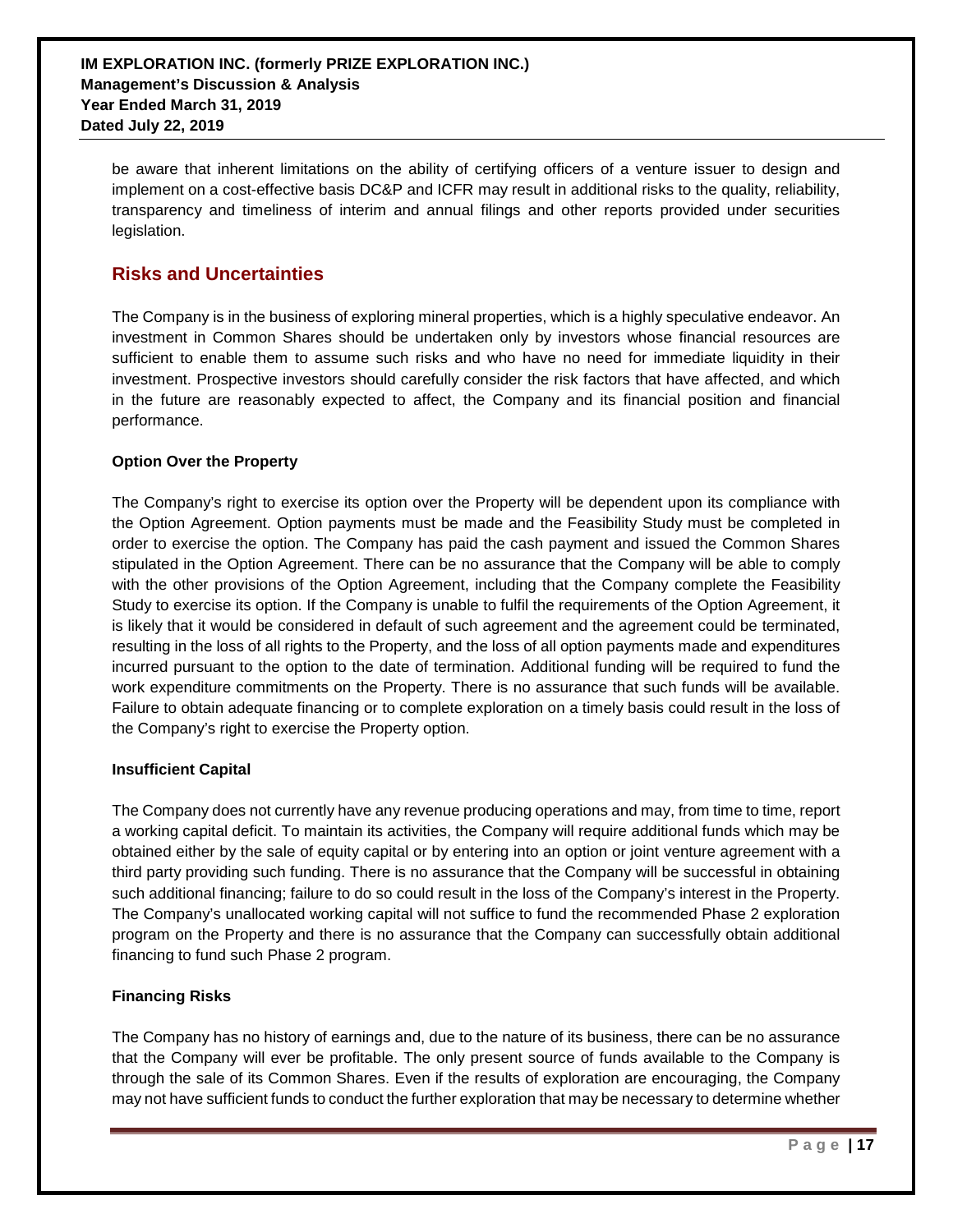or not a commercially mineable deposit exists on the Property, or any additional properties in which the Company may acquire an interest. While the Company may generate additional working capital through further equity offerings or, if applicable, through the sale or option or joint venture of its properties, there is no assurance that any such funds will be available on terms acceptable to IM Exploration, or at all. If available, future equity financing may result in substantial dilution to existing shareholders. At present it is impossible to determine what amounts of additional funds, if any, may be required.

### **Limited Operating History and Negative Operating Cash Flow**

The Company has a limited history of operations and is in the preparatory phase of commencing work on the Mulloy Project. There are no known commercial quantities of mineral reserves on the Property.

To the extent that the Company has a negative operating cash flow in future periods, the Company may need to allocate a portion of its cash reserves to fund such negative operating cash flow. The Company may also be required to raise additional funds through the issuance of equity or debt securities.

If the Company is unable to generate revenues or obtain such additional financing, any investment in the Company may be lost..

#### **Price Volatility of Publicly Traded Securities**

In recent years, the securities markets in Canada and elsewhere have experienced a high level of price and volume volatility, and the market prices of securities of many companies have experienced wide fluctuations in price which have not necessarily been related to the operating performance, underlying asset values or prospects of such companies. There can be no assurance that continual fluctuations in share prices will not occur. It may be anticipated that any quoted market for the Common Shares will be subject to market trends generally, notwithstanding any potential success of the Company in exploring the Property or creating revenues, cash flows or earnings. The value of the Common Shares will be affected by such volatility.

An active public market for the Common Shares might not develop or be sustained. If an active public market for the Common Shares does not develop, the liquidity of a shareholder's investment may be limited and the share price may decline.

#### **Property Interests**

The Company does not own the mineral rights pertaining to the Property. Rather, it holds an option to acquire a 90% interest in the Property. There is no guarantee the Company will be able to raise sufficient funding in the future to undertake the Feasibility Study in order to exercise its option with respect to the Property. Furthermore, the Company's capacity to provide the Feasibility Study is uncertain. If the Company fails to undertake the Feasibility Study, the Company may lose its interest in the Property without any recourse. If IM Exploration loses or abandons its interest in the Property, there is no assurance that it will be able to acquire another mineral property of merit or that such an acquisition would be approved by the CSE. There is also no guarantee that the CSE will approve the acquisition of any additional properties by the Company, whether by way of option or otherwise, should the Company wish to do so.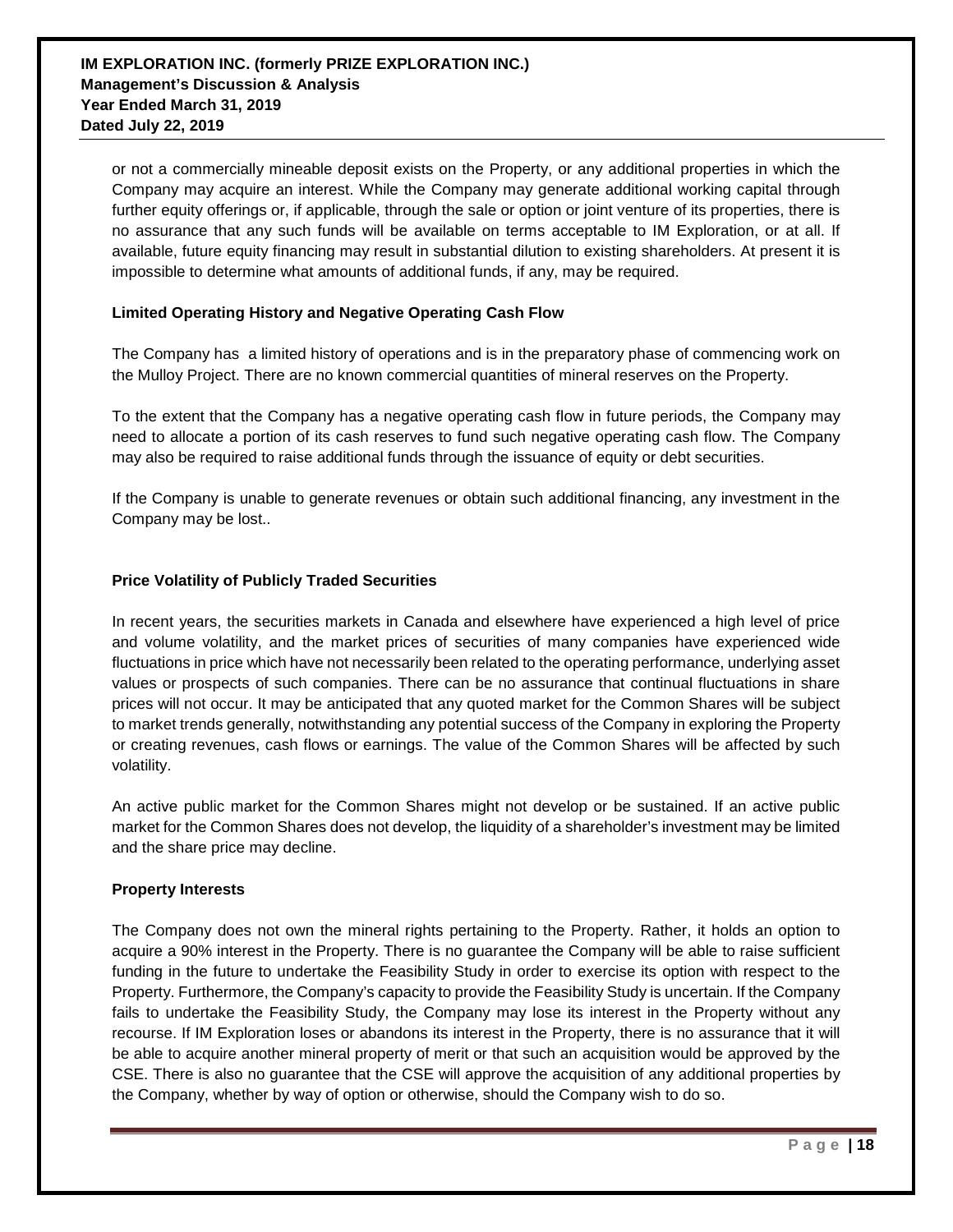In the event that IM Exploration acquires a 90% interest in the Property, there is no guarantee that title to the Property will not be challenged or impugned. The Company's mineral property interests may be subject to prior unregistered agreements or transfers, or aboriginal or indigenous land claims, or title may be affected by undetected defects. Land surveys have not been carried out on the Property; therefore, the Property's existence and area could be in doubt. Until competing interests in the mineral lands have been determined, the Company can give no assurance as to the validity of title of the Company to those lands or the size of such mineral lands.

### **First Nations Land Claims**

First Nations rights may be claimed on Crown properties or other types of tenure with respect to which mining rights have been conferred. The Supreme Court of Canada's 2014 decision in Tsilhqot'in Nation v. British Columbia marked the first time in Canadian history that a court has declared First Nations title to lands outside of reserve land. The Property may now or in the future be the subject of aboriginal or indigenous land claims. The legal nature of aboriginal land claims is a matter of considerable complexity. The impact of any such claim on the Company's ownership interest in the Property cannot be predicted with any degree of certainty and no assurance can be given that a broad recognition of aboriginal rights in the area in which the Property is located, by way of a negotiated settlement or judicial pronouncement, would not have an adverse effect on the Company's activities. Even in the absence of such recognition, the Company may at some point be required to negotiate with and seek the approval of holders of aboriginal interests in order to facilitate exploration and development work on the Property, and there is no assurance that the Company will be able to establish a practical working relationship with any First Nations in the area which would allow it to ultimately develop the Property. The Property is under the care of Constance Lake First Nation, and therefore Aboriginal Consultation is required prior to work on the Property, according to the Mining Act (Ontario).

### **Exploration and Development**

Resource exploration and development is a speculative business, characterized by a number of significant risks including, among other things, unprofitable efforts resulting not only from the failure to discover mineral deposits but also from finding mineral deposits that, though present, are insufficient in quantity and quality to return a profit from production. The Property is considered to be in the early exploration and development stage. At present, no mineral resources have been identified at the Property. There is no certainty that further exploration and development will result in the identification of indicated or measured resources, or probable or proven reserves, at the Property, or that if any mineral resources or reserves are defined at the Property that that the anticipated tonnages and grades will be achieved or that the indicated level of recovery will be realized.

The marketability of minerals acquired or discovered by the Company may be affected by numerous factors which are beyond the control of the Company and which cannot be accurately predicted, such as market fluctuations, the proximity and capacity of milling facilities, mineral markets and processing equipment and such other factors as government regulations, including regulations relating to royalties, allowable production, importing and exporting of minerals, and environmental protection, the combination of which factors may result in the Company not receiving an adequate return of investment capital.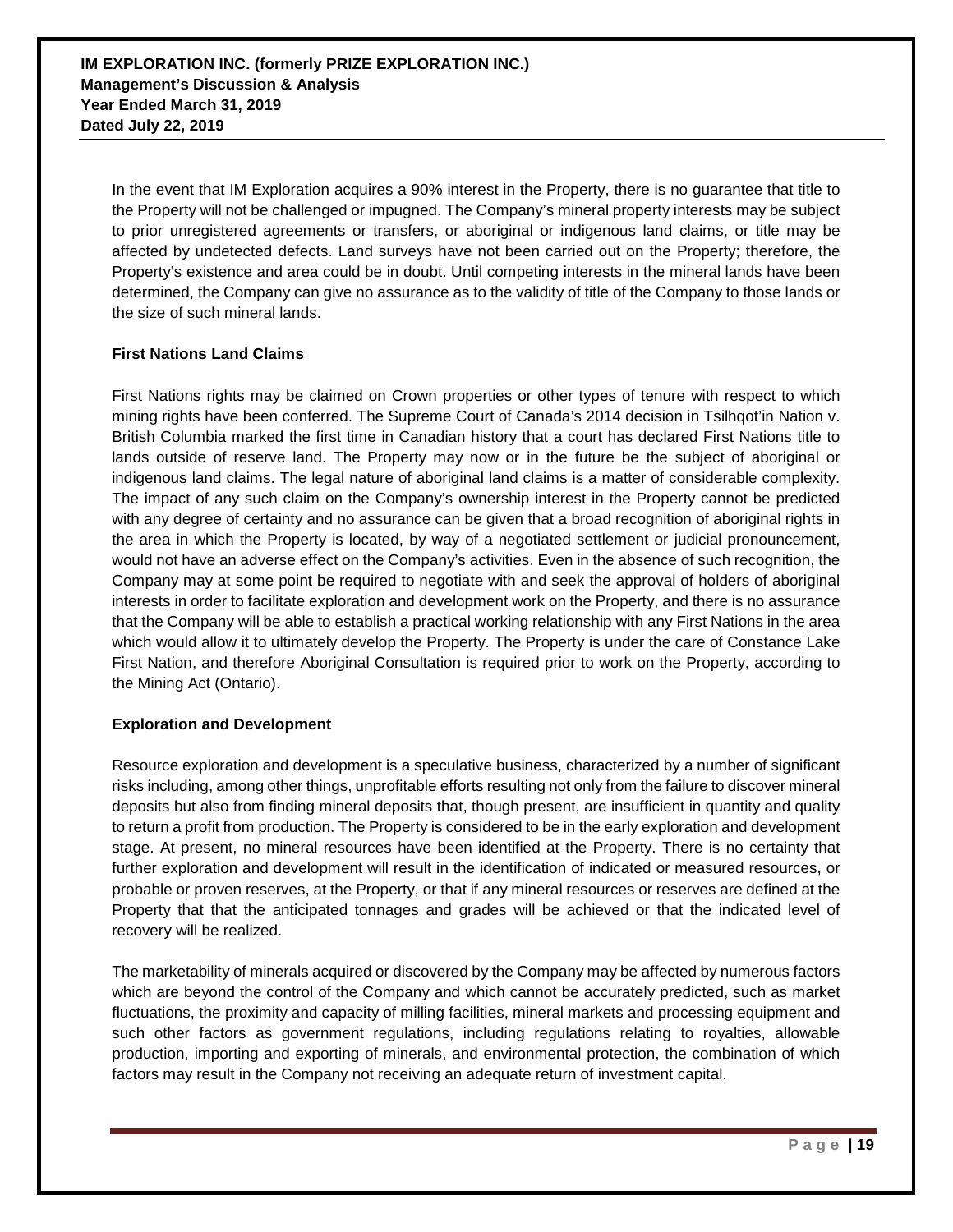There is no assurance that the Company s mineral exploration and development activities will result in any discoveries of commercial bodies of ore on the Property or elsewhere. The long-term profitability of the Company's operations will in part be directly related to the costs and success of its exploration programs, which may be affected by a number of factors. Substantial expenditures are required to establish reserves through drilling and to develop the mining and processing facilities and infrastructure at any site chosen for mining. Although substantial benefits may be derived from the discovery of a major mineralized deposit, no assurance can be given that minerals will be discovered in sufficient quantities to justify commercial operations or that funds required for development can be obtained on a timely basis.

#### **Uninsurable Risks**

In the course of exploration and development of mineral properties, certain risks may occur, including in particular unexpected or unusual geological operating conditions such as rock bursts, cave-ins, fires, flooding and earthquakes. It is not always possible to fully insure against such risks and the Company may decide not to take out insurance against such risks as a result of high premiums or other reasons. Should such liabilities arise, they could reduce or eliminate any future profitability by the Company and result in increasing costs and a corresponding decline in the value of the Common Shares.

#### **Permits**

The mineral exploration operations of the Company may require permits from various federal, provincial and local governmental authorities and will be governed by laws and regulations on prospecting, development, mining, production, export, taxes, labour standards, occupational health, waste disposal, land use, environmental protections, mine safety and other matters. There can be no guarantee that the Company will be able to obtain all necessary permits and approvals that may be required to undertake exploration activity or commence construction or operation of mine facilities on the Property. The Company currently does not have any such permits in place.

### **Environmental Laws and Regulations**

Environmental laws and regulations may affect the operations of the Company. These laws and regulations set various standards regulating certain aspects of health and environmental quality. They provide for penalties and other liabilities for the violation of such standards and establish, in certain circumstances, obligations to rehabilitate current and former facilities and locations where operations are or were conducted. The permission to operate can be withdrawn temporarily where there is evidence of serious breaches of health and safety standards, or even permanently in the case of extreme breaches. Significant liabilities could be imposed on the Company for damages, clean-up costs or penalties in the event of certain discharges into the environment, environmental damage caused by previous owners of acquired properties, or non-compliance with environmental laws or regulations. The Company intends to minimize risks by taking steps to ensure compliance with environmental, health and safety laws and regulations and operating to applicable environmental standards. There is a risk that environmental laws and regulations may become more onerous, making the Company's operations more expensive.

Amendments to current laws, regulations and permits governing operations and activities of mining companies, or more stringent implementation thereof, could have a material adverse impact on the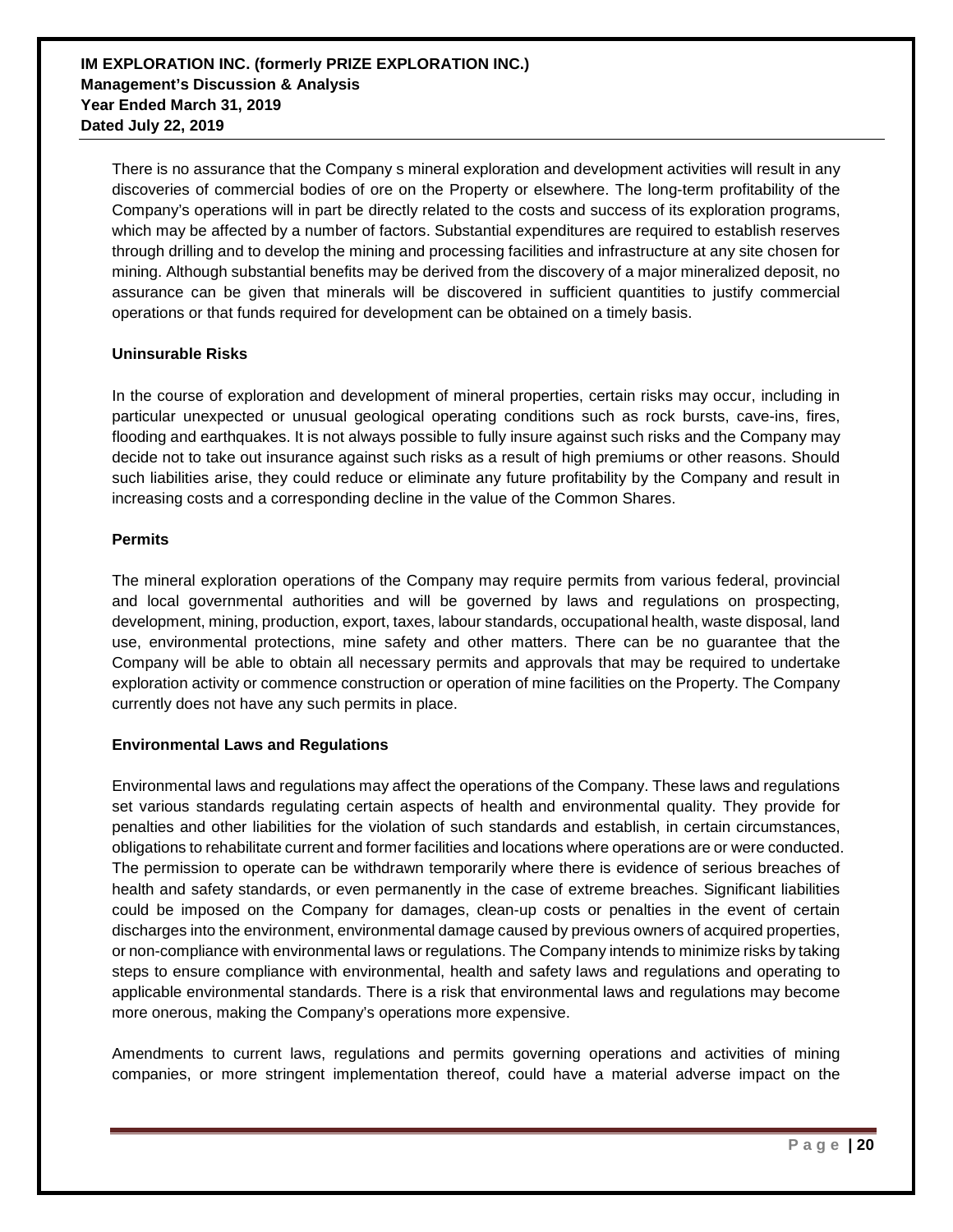Company and cause increases in capital expenditures or require abandonment or delays in development of new mining properties.

#### **Competition**

The mining industry is intensely competitive in all its phases and the Company competes with other companies that have greater financial resources and technical facilities. Competition could adversely affect the Company's ability to acquire suitable properties or prospects in the future and to engage qualified personnel to explore and develop the Property.

#### **Fluctuating Mineral Prices**

The Company's revenues, if any, are expected to be in large part derived from the extraction and sale of industrial and base minerals and metals. Factors beyond the control of the Company may affect the marketability of metals discovered, if any. Metal prices have fluctuated widely, particularly in recent years. Consequently, the economic viability of the Mulloy Project and any other exploration projects the Company may acquire from time to time cannot be accurately predicted and may be adversely affected by fluctuations in mineral prices. In addition, currency fluctuations may affect the cash flow which the Company may realize from its operations, since most mineral commodities are sold in the world market in United States dollars.

#### **Conflicts of Interest**

Some of the directors and officers of the Company are engaged and will continue to be engaged in the identification and evaluation of assets, businesses and companies on their own behalf and on behalf of other companies, and situations may arise where the directors and officers of the Company will be in direct competition with the Company. Conflicts, if any, will be dealt with in accordance with the relevant provisions of the *Canada Business Corporations Act*. Any director or officer in a position of conflict will declare such conflict to the Company's Chief Executive Officer and/or board of directors, as appropriate. Directors who are in a position of conflict will abstain from voting on any matters relating to the conflicting transaction.

### **Personnel**

The Company has a small management team and Board of Directors and the loss of any key individual could adversely affect the Company's business. Additionally, the Company will be required to secure other personnel to facilitate its exploration program on the Property. Any inability to secure and/or retain appropriate personnel may have a materially adverse impact on the business and operations of the Company.

### **Subsequent Events**

On May 29, 2019, IM Exploration completed its IPO. See "Proposed Transactions" above.

On May 29, 2019, the Company issued 300,000 Common Shares in regard to the Option Agreement (see "Exploration and Projects" above);